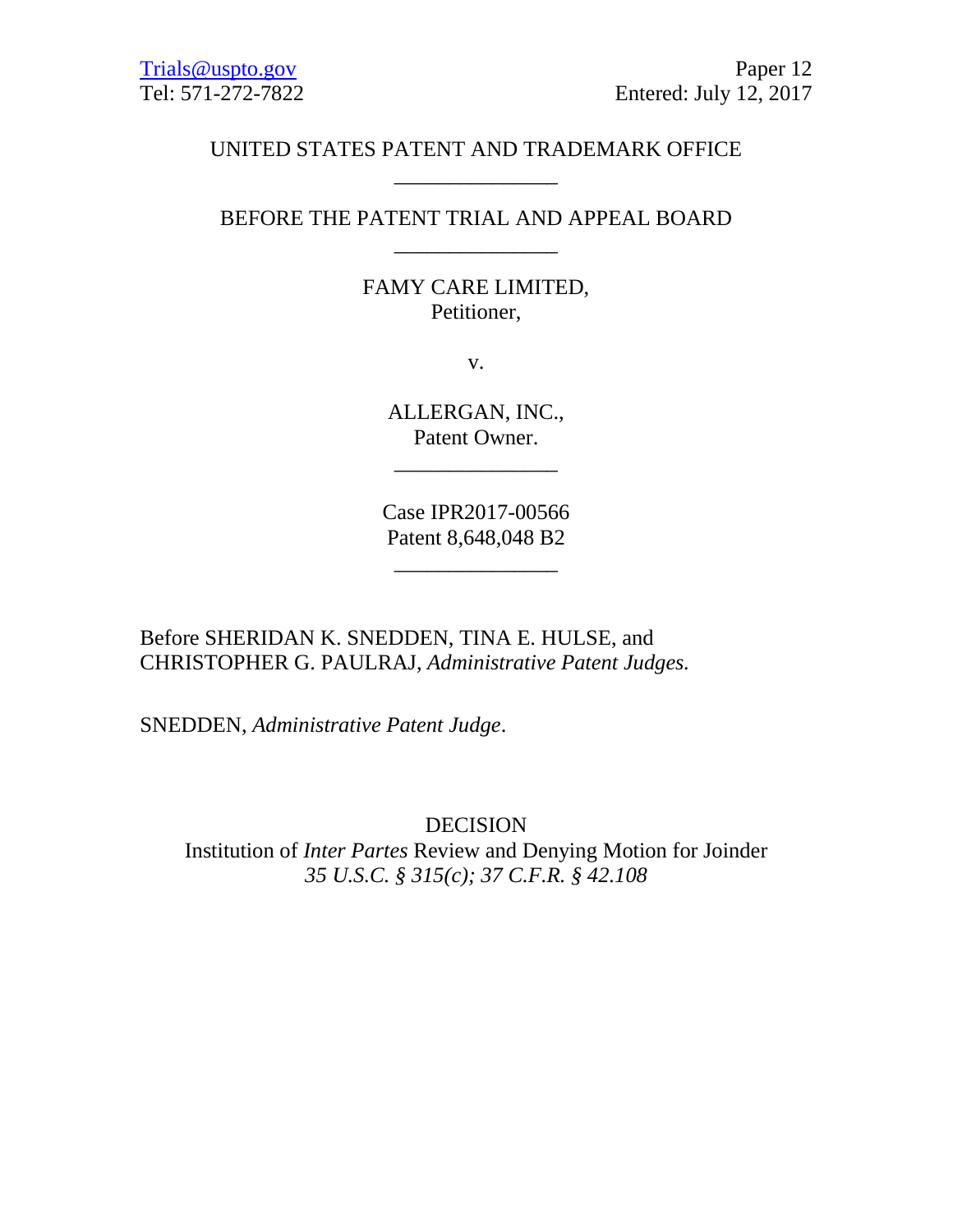## I. INTRODUCTION

Famy Care Limited ("Famy Care" or "Petitioner") filed a Petition to institute an *inter partes* review of claims 1−23 (Paper 3; "Petition" or "Pet.") of US 8,648,048 B2 (Ex. 1001; "the '048 patent"). Allergan, Inc. ("Allergan" or "Patent Owner") did not file a Preliminary Response to the Petition.

Petitioner also filed a Motion for Joinder pursuant to 35 U.S.C. § 315(c), seeking to join this proceeding with *Mylan Pharmaceuticals, Inc. v. Allergan, Inc.*, IPR2016-01131 ("Mylan IPR"). Paper 5. Patent Owner opposes Petitioner joinder motion. Paper 9. For the reasons stated below, we deny Petitioner's motion for joinder.

As for the Petition, we have jurisdiction under 35 U.S.C. § 314, which provides that an *inter partes* review may not be instituted "unless . . . there is a reasonable likelihood that the petitioner would prevail with respect to at least 1 of the claims challenged in the petition." 35 U.S.C. § 314(a). Upon consideration of the Petition, we determine that Petitioner has established a reasonable likelihood that it will prevail with respect to at least one of the challenged claims. We institute an *inter partes* review as to claims 1−23 of the '048 patent.

### *A. Related Proceedings*

The parties identify petitions for *inter partes* review previously filed by other petitioners that challenge the claims of the '048 patent and related patents. Pet. 4–5; Paper 8, 2–3. Certain petitions were terminated before decisions on institution were entered. Pet. 5; Paper 6, 2. Other petitions have been granted and *inter partes* review has been instituted for the following U.S. Patents: U.S. Patent No. 8,633,162 (IPR2016-01130,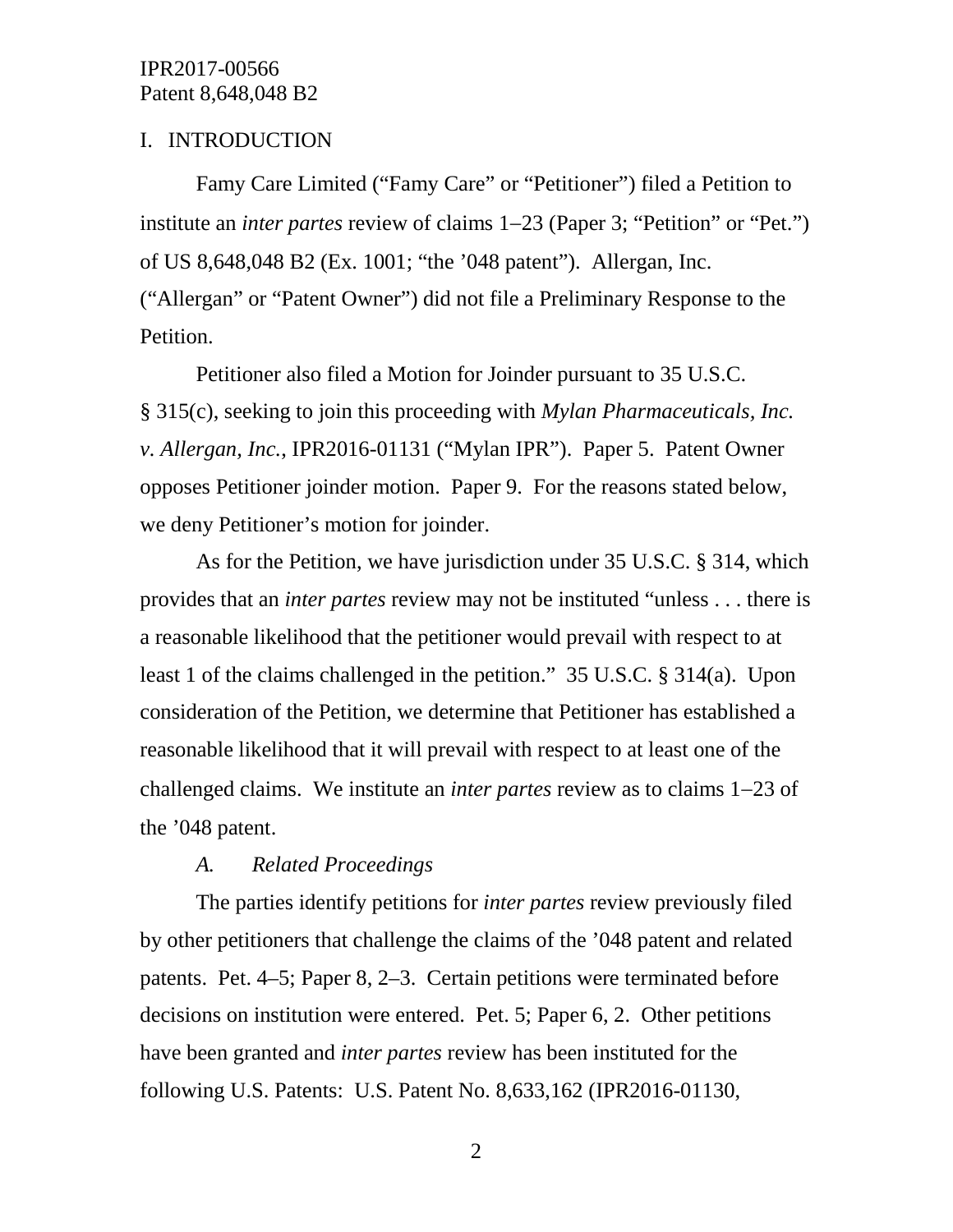IPR2017-00568, IPR2017-00599, IPR2017-00583); U.S. Patent No. 8,685,930 (IPR2016-01127, IPR2017-00571, IPR2017-00594, IPR2017- 00576); U.S. Patent No. 8,629,111 (IPR2016-01128, IPR2017-00567, IPR2017-00596, IPR2017-00578); U.S. Patent No. 8,642,556 (IPR2016- 01129 IPR2017-00570, IPR2017-00598, IPR2017-00579); U.S. Patent No. 8,648,048 (IPR2016-01131, IPR2017-00600, IPR2017-00585); and U.S. Patent No. 9,248,191 (IPR2016-01132, IPR2017-00569, IPR2017-00601, IPR2017-00586). Paper 6, 2–3.

## *B. The '048 patent (Ex. 1001)*

The '048 patent generally relates to methods of providing therapeutic effects using cyclosporin components, and more specifically to a formulation containing, *inter alia*, cyclosporin-A ("CsA") and castor oil emulsions for treating dry eye syndrome (i.e., keratoconjunctivitis sicca). Ex. 1001, 2:55–3:11. According to the specification, the prior art recognized the use of emulsions containing CsA and CsA derivatives to treat ophthalmic conditions. *Id.* at 1:26–65. The specification notes, however, that "[o]ver time, it has been apparent that cyclosporin A emulsions for ophthalmic use preferably have less than 0.2% by weight of cyclosporin A." *Id.* at 1:66–2:2. Moreover, if reduced amounts of CsA are used, reduced amounts of castor oil are needed because one of the functions of castor oil is to solubilize cyclosporin A. *Id.* at 2:1–2:6.

Accordingly, the specification states that "[i]t has been found that the relatively increased amounts of hydrophobic component together with relatively reduced, yet therapeutically effective, amounts of cyclosporin component provide substantial and advantageous benefits." *Id.* at 2:35–38. The relatively high concentration of hydrophobic component provides for a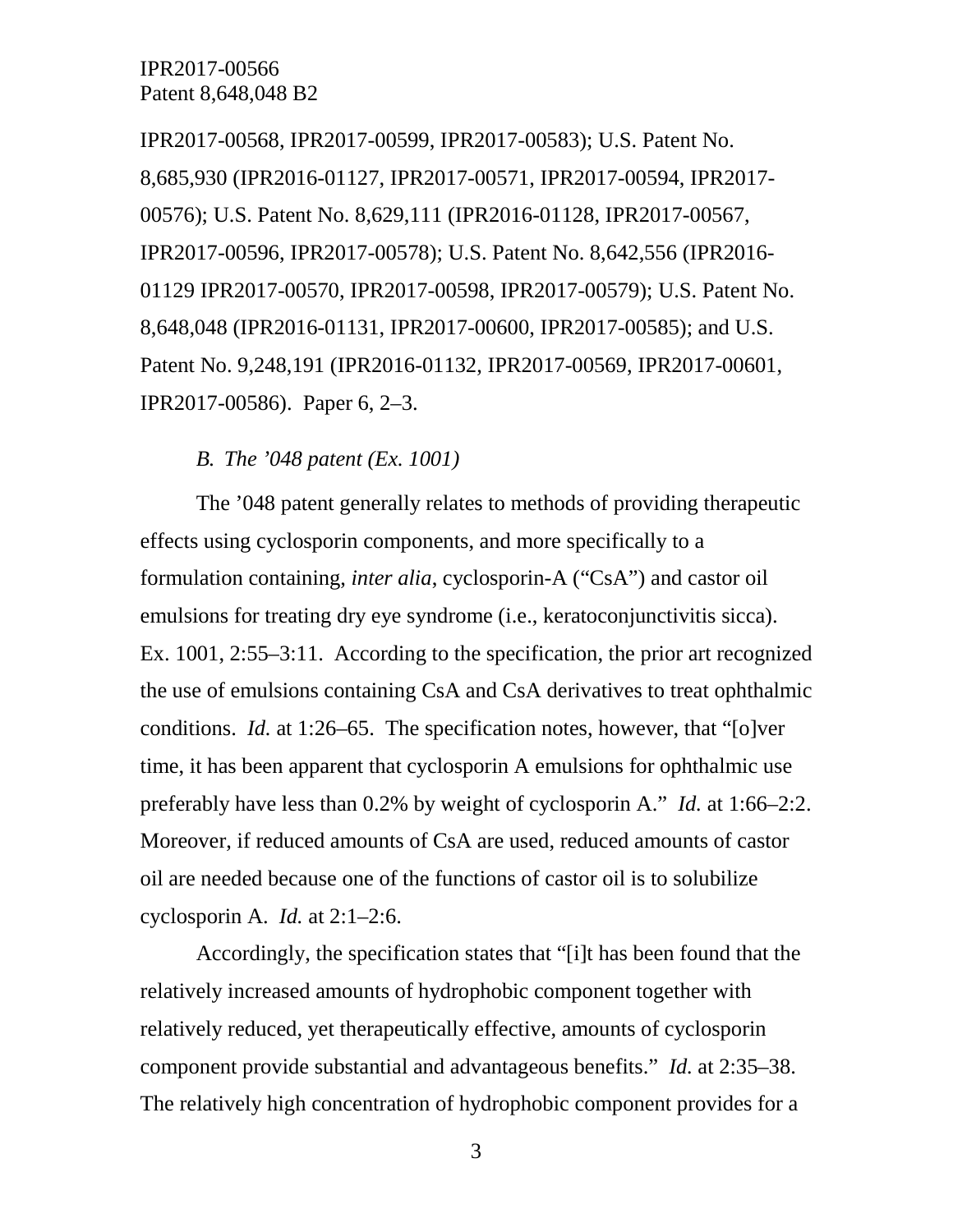more rapid breaking down of the emulsion in the eye, which reduces vision distortion and/or facilitates the therapeutic effectiveness of the composition. *Id.* at 2:42–48. Furthermore, using reduced amounts of cyclosporin component mitigates against undesirable side effects or potential drug interactions. *Id.* at 2:48–51.

The patent identifies two particular compositions that were selected for further testing, as shown below:

|                                                | Composition I<br>$wt$ % | Composition II<br>wt % |
|------------------------------------------------|-------------------------|------------------------|
| Cyclosporin A                                  | 0.1                     | 0.05                   |
| Castor Oil                                     | 1.25                    | 1.25                   |
| Polysorbate 80                                 | 1.00                    | 1.00                   |
| Premulen ®                                     | 0.05                    | 0.05                   |
| Glycerine                                      | 2.20                    | 2.20                   |
| Sodium hydroxide                               | qs                      | qs                     |
| Purified Water                                 | qs                      | qs                     |
| pН                                             | $7.2 - 7.6$             | $7.2 - 7.6$            |
| Weight Ratio of Cyclosporin<br>A to Castor Oil | 0.08                    | 0.04                   |

*Id.* at 14:15–30. Based on the results of a Phase III clinical study, the specification concludes that "Composition II . . . provides overall efficacy in treating dry eye disease substantially equal to that of Composition I." *Id.* at 14:35–40. The patent indicates that "[t]his is surprising for a number of reasons." *Id.* at 14:41. According to the specification, a reduced concentration of CsA in Composition II would have been expected to result in reduced overall efficacy in treating dry eye disease. *Id.* at 14:41–44. Moreover, although the large amount of castor oil relative to the amount of CsA in Composition II might have been expected to cause increased eye irritation, it was found to be substantially non-irritating in use. *Id.* at 14:44–49. Accordingly, the specification states that physicians can prescribe Composition II "to more patients and/or with fewer restrictions and/or with reduced risk of the occurrence of adverse events, e.g., side effects, drug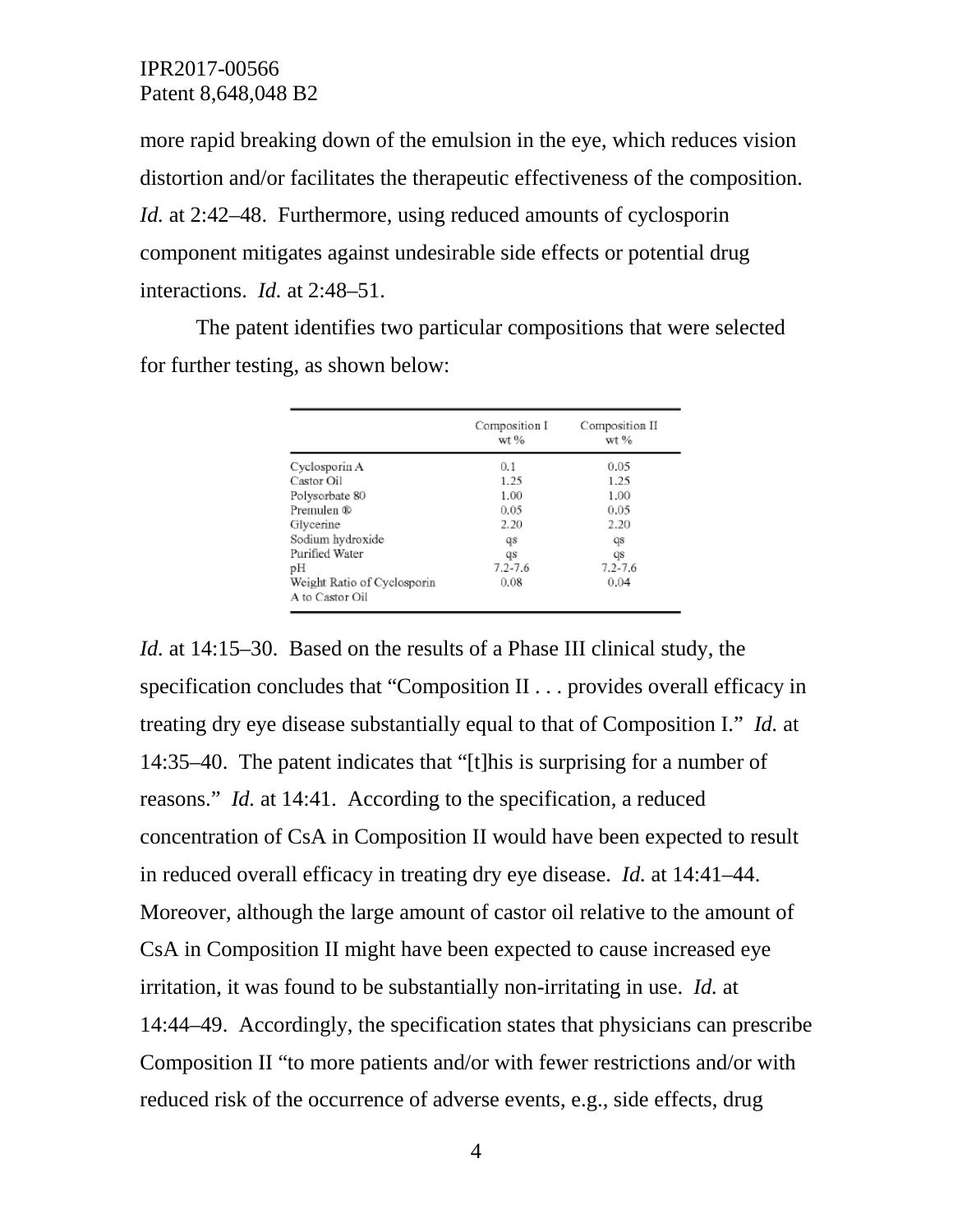interactions and the like, relative to providing Composition I." *Id.* at 15:4–8.

*C. The Asserted Grounds*

Petitioner challenges claims 1−23 of the '048 patent on the following grounds. Pet. 6–7.

| Ground | Reference[s]                                    | <b>Basis</b> | <b>Claims challenged</b> |
|--------|-------------------------------------------------|--------------|--------------------------|
|        | Ding '979 <sup>1</sup>                          | \$103        | $1 - 23$                 |
| 2      | Ding '979 and Sall <sup>2</sup>                 | \$103        | $1 - 23$                 |
|        | Ding '979, Sall, and<br>Acheampong <sup>3</sup> | \$103        | 11 and 21                |
| 4      | Ding '979, Sall, and Glonek <sup>4</sup>        | \$103        | -15                      |

Petitioner also relies on the Declarations of Peter Kador, Ph.D. (Ex.

1002) and Michael Lemp, M.D. (Ex. 1003).

# *D. Illustrative Claims*

 $\overline{a}$ 

Independent claims 1, 18, and 22 are illustrative of the challenged claims, and are reproduced below:

<span id="page-4-2"></span><span id="page-4-1"></span><sup>2</sup> Kenneth Sall et al., *Two Multicenter, Randomized Studies of the Efficacy and Safety of Cyclosporine Ophthalmic Emulsion in Moderate to Severe Dry Eye Disease*, 107 OPHTHALMOLOGY 631−639 (2000) (Ex. 1007, "Sall"). <sup>3</sup> Andrew Acheampong et al., *Cyclosporine Distribution Into The Conjunctiva, Cornea, Lacrimal Gland, And Systemic Blood Following Topical Dosing Of Cyclosporine To Rabbit, Dog, And Human Eyes*, *in* LACRIMAL GLAND, TEAR FILM, AND DRY EYE SYNDROMES 2, BASIC SCIENCE AND CLINICAL RELEVANCE, 1001−1004 (1998) (Ex. 1008, "Acheampong").

<span id="page-4-0"></span><sup>&</sup>lt;sup>1</sup> Ding et al., U.S. Patent No. 5,474,979, issued December 12, 1995 (Ex. 1006, "Ding '979").

<span id="page-4-3"></span><sup>4</sup> Glonek et al., U.S. Patent No. 5,578,586, issued Nov. 26, 1996. Ex. 1009 ("Glonek").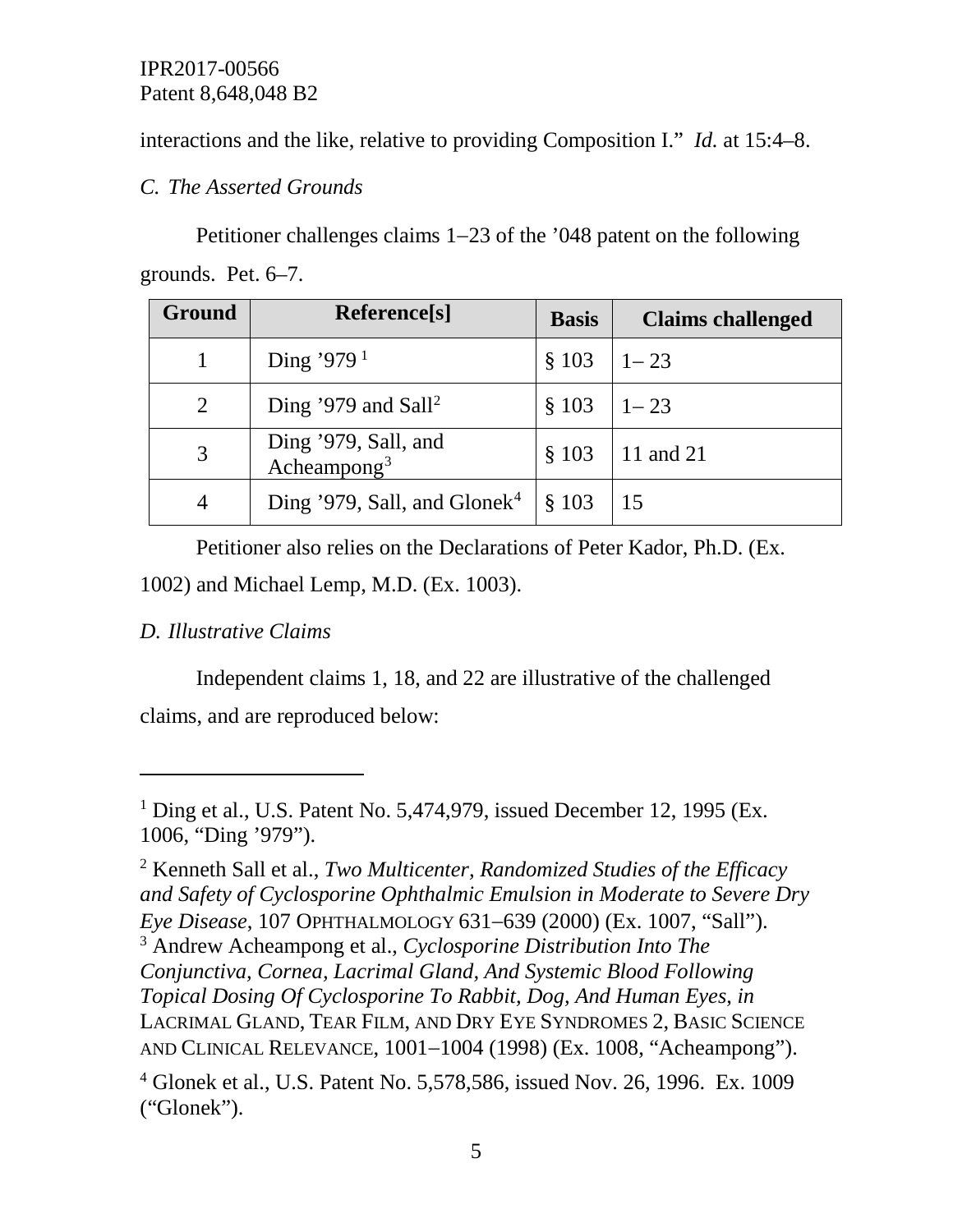1. A method of increasing tear production in the eye of a human, the method comprising topically administering to the eye of the human in need thereof an emulsion at a frequency of twice a day, wherein the emulsion comprises cyclosporin A in an amount of about 0.05% by weight, polysorbate 80, acrylate/C10−30 alkyl acrylate cross-polymer, water, and castor oil in an amount of about 1.25% by weight; and

wherein the topical ophthalmic emulsion is effective in increasing tear production.

18. A method of treating keratoconjunctivitis sicca, the method comprising the step of topically administering to an eye of a human in need thereof an emulsion at a frequency of twice a day, the emulsion comprising:

cyclosporin A in an amount of about 0.05% by weight; castor oil in an amount of about 1.25% by weight;

polysorbate 80 in an amount of about 1.0% by weight;

acrylate/C10−30 alkyl acrylate cross-polymer in an amount of about 0.05% by weight;

a tonicity component or a demulcent component in an amount of about 2.2% by weight;

a buffer; and

water;

wherein the emulsion is effective in treating keratoconjunctivitis sicca and wherein the topical ophthalmic emulsion has a pH in the range of about 7.2 to about 7.6.

22. A method comprising:

administering an emulsion topically to the eye of a human having keratoconjunctivitis sicca at a frequency of twice a day, wherein the emulsion comprises:

cyclosporin A in an amount of about 0.05% by weight; castor oil in an amount of about 1.25% by weight;

polysorbate 80 in an amount of about 1.0% by weight;

acrylate/C10−30 alkyl acrylate cross-polymer in an amount of about 0.05% by weight;

glycerine in an amount of about 2.2% by weight; sodium hydroxide; and water; and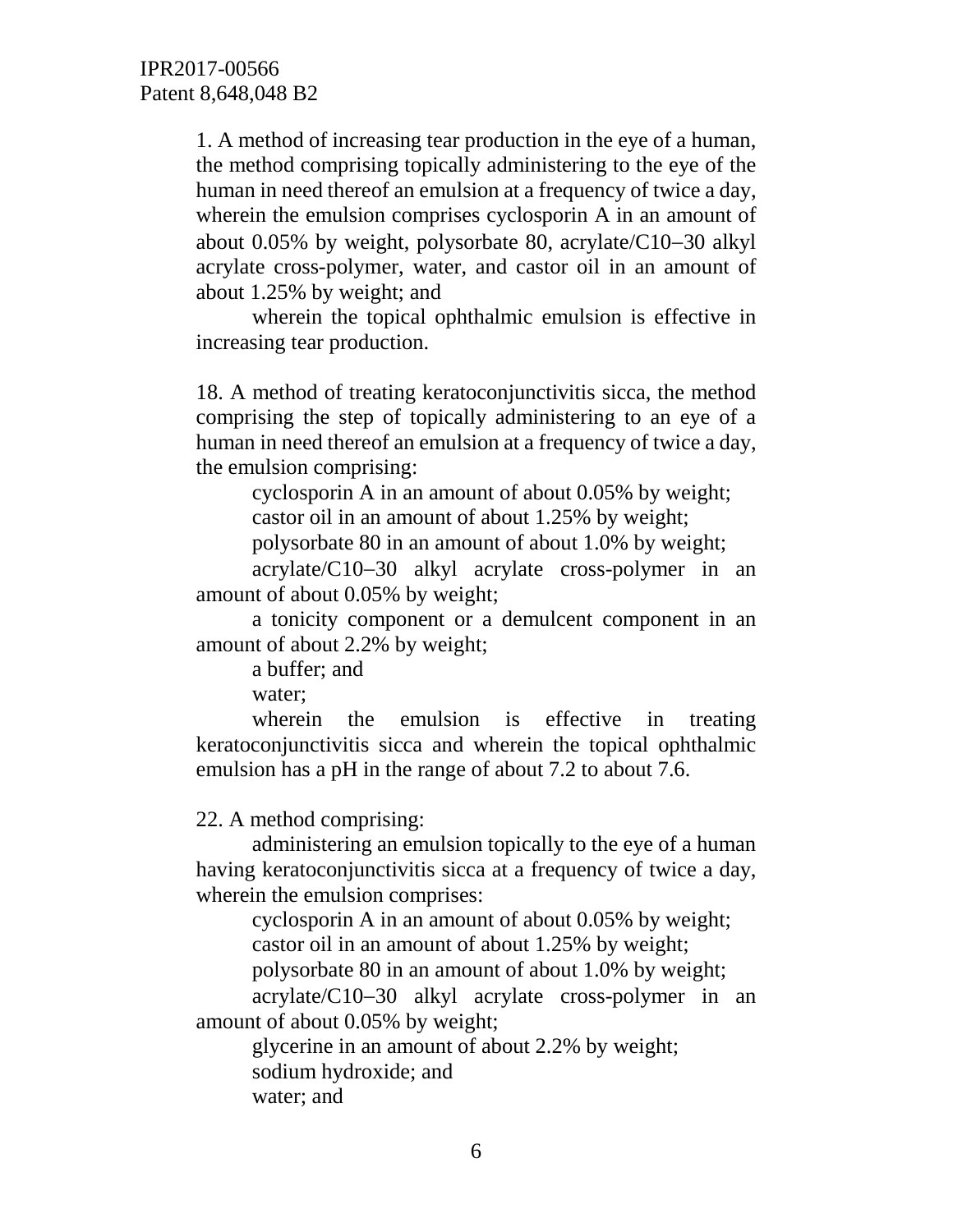wherein the emulsion is effective in increasing tear production in the human having keratoconjunctivitis sicca.

Claims 2–17 depend from claim 1, either directly or indirectly. Claims 19–21 depend from claim 18, either directly or indirectly. Claim 23 depend from claim 22, either directly or indirectly.

### II. ANALYSIS

 $\overline{a}$ 

#### *A. Motion for Joinder*

Based on authority delegated to us by the Director, we have discretion to join an *inter partes* review to a previously instituted *inter partes* review. 35 U.S.C. § 315(c). Section 315(c) provides, in relevant part, that "[i]f the Director institutes an inter partes review, the Director, in his or her discretion, may join as a party to that inter partes review any person who properly files a petition under section 311." *Id.* When determining whether to grant a motion for joinder we consider factors such as timing and impact of joinder on the trial schedule, cost, discovery, and potential simplification of briefing. *Kyocera Corp. v. SoftView, LLC*, Case IPR2013-00004, slip op. at 4 (PTAB Apr. 24, 2013) (Paper 15).

Although Famy Care's Petition is similar to Mylan's Petition in terms of the art relied for each patentability challenge, it is not a "me-too" petition and differs significantly in its presentation of arguments. For example, Famy Care's Petition challenges claims 1–23 over Ding '979 and Sall, whereas Mylan's Petition challenges claims 1–10, 12–14, 16–20, 22, and 23 over the same art. *Compare* Pet. 6 *with* Mylan Pet.<sup>[5](#page-6-0)</sup> 13. Famy Care relies

<span id="page-6-0"></span><sup>5</sup> Mylan IPR, Petition for Inter Partes Review of U.S. Patent No. 8,633,162 Paper 3 (filed June 3, 2016) ("Mylan Pet.").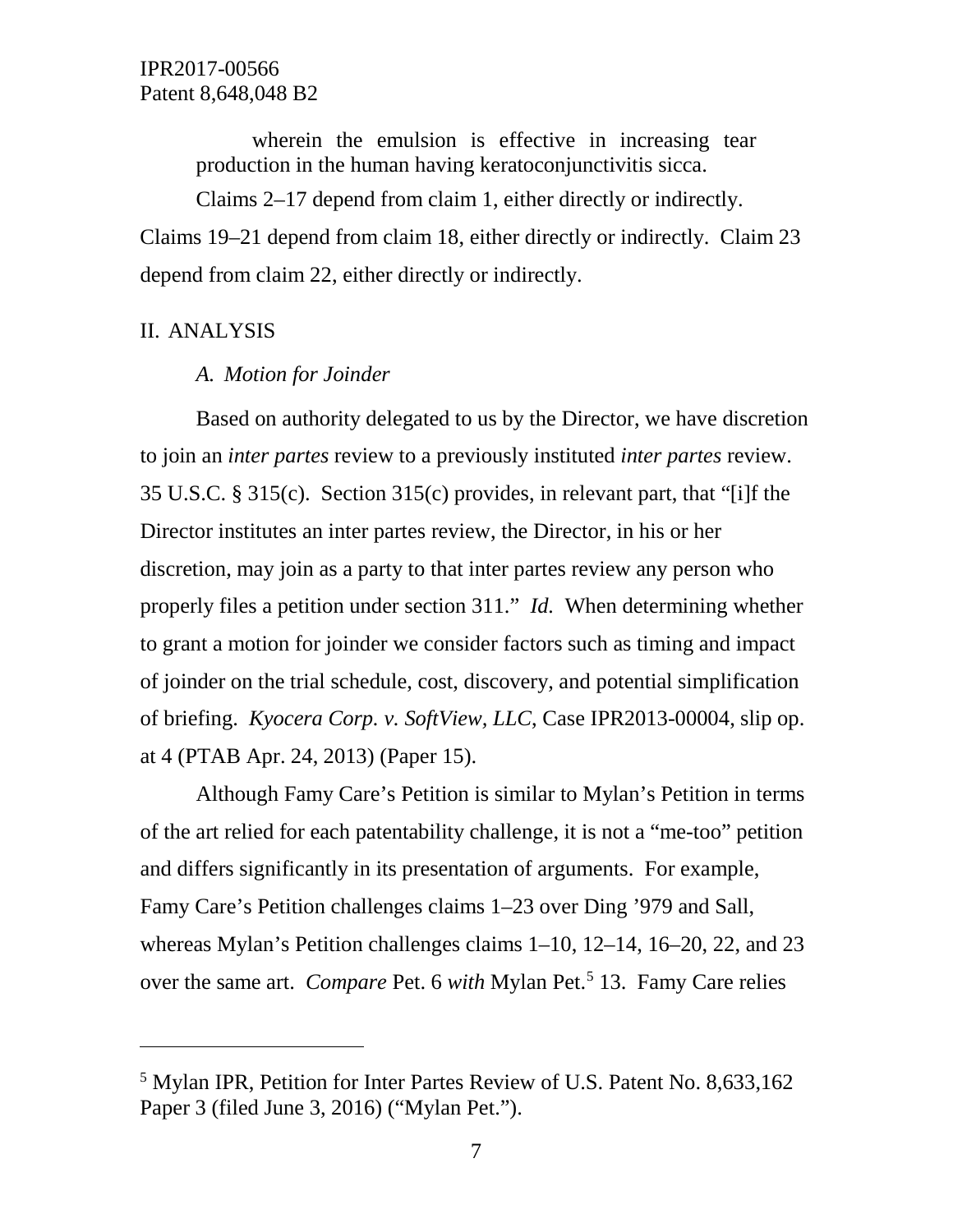upon the declarations of Dr. Peter Kador (Ex. 1002) and Dr. Michael A. Lemp (Ex. 1003) to support its Petition, whereas Mylan relies upon the declaration of Mansoor Amiji, Ph.D. Famy Care also presents extensive additional arguments and evidence regarding secondary considerations. Pet. 56–77.

Allergan asserts that there are "significant differences between Famy Care's petition and Mylan's petition." Paper 9, 2. Nevertheless, Allergan indicated that it will not oppose joinder if Famy Care agrees to participate in the joined proceedings under the following conditions:

1. Famy Care agrees to rely solely on Mylan's expert;

2. Famy Care agrees to consolidated briefing subject to the word count limits for a single party except for motions that involve only Famy Care;

3. Famy Care agrees that cross-examination of Patent Owner's witnesses will occur within the timeframe that the rules allot for one party; and

4. Famy Care agrees that Mylan will conduct the oral argument.

Paper 9, 2.

In its Reply in support of the Motion for Joinder, Famy Care indicates that it only agrees to one of Allergan's conditions—to conduct the crossexamination of Patent Owner's witnesses within the timeframe allotted for one party. Paper 10, 1. Famy Care, however, states that it cannot agree to forgo reliance on its expert declarants because its experts "include a distinguished clinician who can provide the Board a valuable perspective on the secondary considerations arguments Allergan leans heavily on." *Id.* at 2–3. Famy Care also asserts that it cannot agree to limit its briefing in the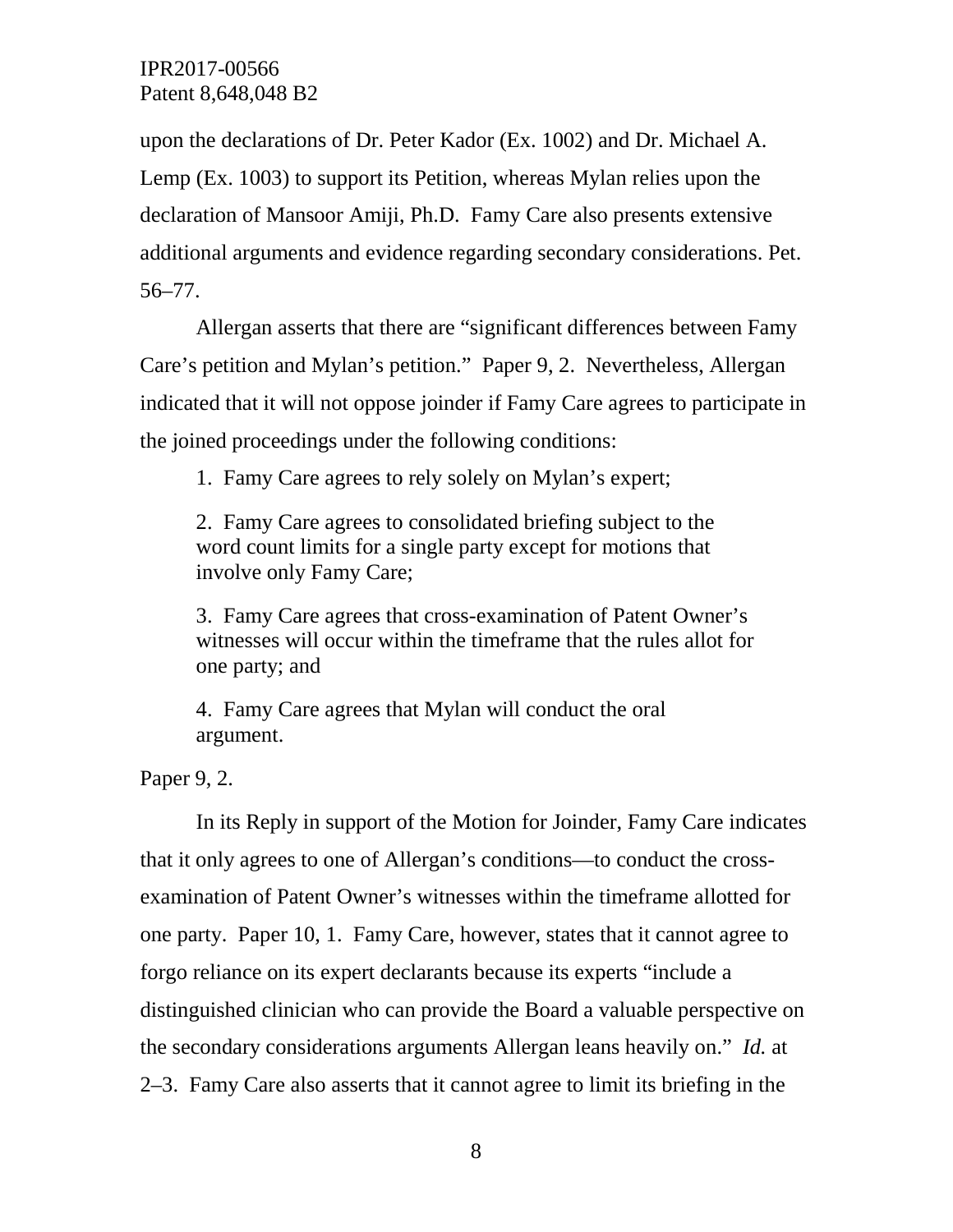joined proceeding on the basis that it "believes additional briefing, including on its secondary considerations arguments, will give [Famy Care] a fair chance to present its own arguments and aid the Board in considering the instituted grounds." *Id.* at 4. Famy Care only agrees to "consolidate its briefing with Mylan if permitted separate briefing of up to seven pages (including but not limited to arguments on which Mylan lacks standing, or [Famy Care] and Mylan disagree)." *Id.* Finally, with respect to oral arguments, Famy Care agrees to have Mylan argue first, but asserts a right to "present its own arguments (if necessary) only on issues where the Petitioners disagree, or where Mylan has no standing to address, all within the allotted time for one party." *Id.* at 3.

Under the circumstances, we determine that joinder of Famy Care to IPR2016-01131 is not appropriate. Famy Care argues that if an *inter partes* review is instituted based on its Petition, "but joinder is denied, Allergan would be compelled to go through duplicative discovery to defend against two IPR petitions, and the Board would be required to consider similar arguments on the same ground twice." *Id.* at 4. As noted above, however, Famy Care does not concede to simply taking a "silent understudy" role with respect to Mylan, and instead seeks the opportunity to present additional arguments, briefing, and evidence, including two additional expert declarations, beyond what is being considered based on Mylan's Petition in IPR2016-01131. Moreover, to the extent that a denial of joinder would result in duplicative proceedings for Allergan, we note that Allergan has opposed joinder in this instance. Accordingly, we determine that joinder under these conditions would not "secure the just, speedy, and inexpensive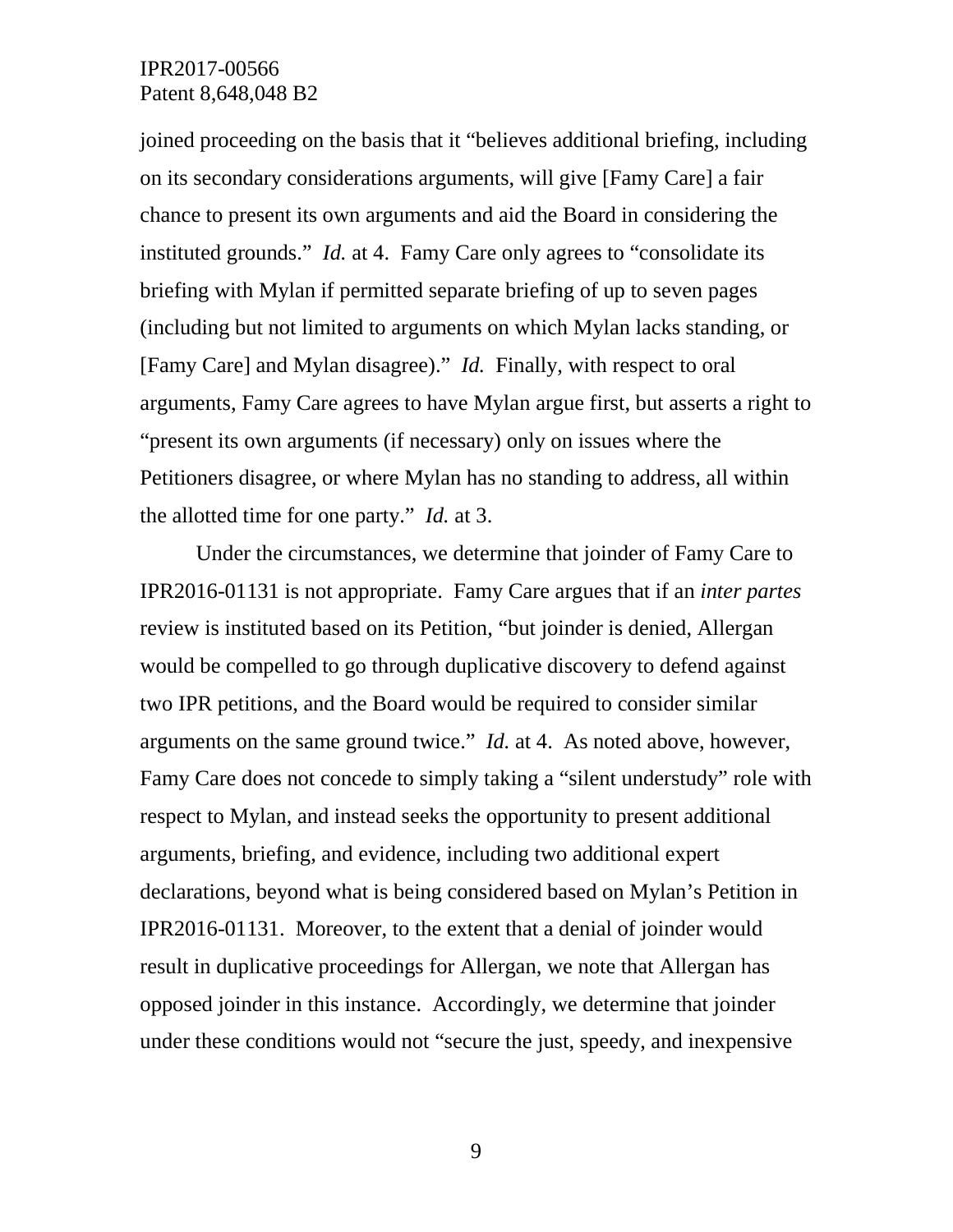resolution" of the proceeding. *See* 37 C.F.R. § 42.1(b). Thus, Famy Care's Motion for Joinder is denied.

Having determined that joinder is not appropriate, we now consider Famy Care's Petition on the merits.

### *B. Claim Interpretation*

We interpret claims using the "broadest reasonable construction in light of the specification of the patent in which [they] appear[]." 37 C.F.R. § 42.100(b); *Cuozzo Speed Techs. LLC v. Lee,* 136 S. Ct. 2131, 2144–46 (2016). Under the broadest reasonable construction standard, claim terms are given their "ordinary and customary meaning," as would be understood by one of ordinary skill in the art at the time of the invention. *In re Translogic Tech., Inc*., 504 F.3d 1249, 1257 (Fed. Cir. 2007) (quoting *Phillips v. AWH Corp*, 415 F.3d 1303, 1312 (Fed. Cir. 2006)). "Absent claim language carrying a narrow meaning, the PTO should only limit the claim based on the specification . . . when [it] expressly disclaim[s] the broader definition." *In re Bigio*, 381 F.3d 1320, 1325 (Fed. Cir. 2004) (citation omitted). "Although an inventor is indeed free to define the specific terms used to describe his or her invention, this must be done with reasonable clarity, deliberateness, and precision." *In re Paulsen*, 30 F.3d 1475, 1480 (Fed. Cir. 1994).

## *1. "effective"/"therapeutically effective"*

Claims 1–17 and 22–23 recite that the emulsion is "effective in increasing tear production," whereas claims 18–21 recite an emulsion that is "effective in treating keratoconjunctivitis sicca." The dependent claims recite other variations such as an emulsion that is "substantially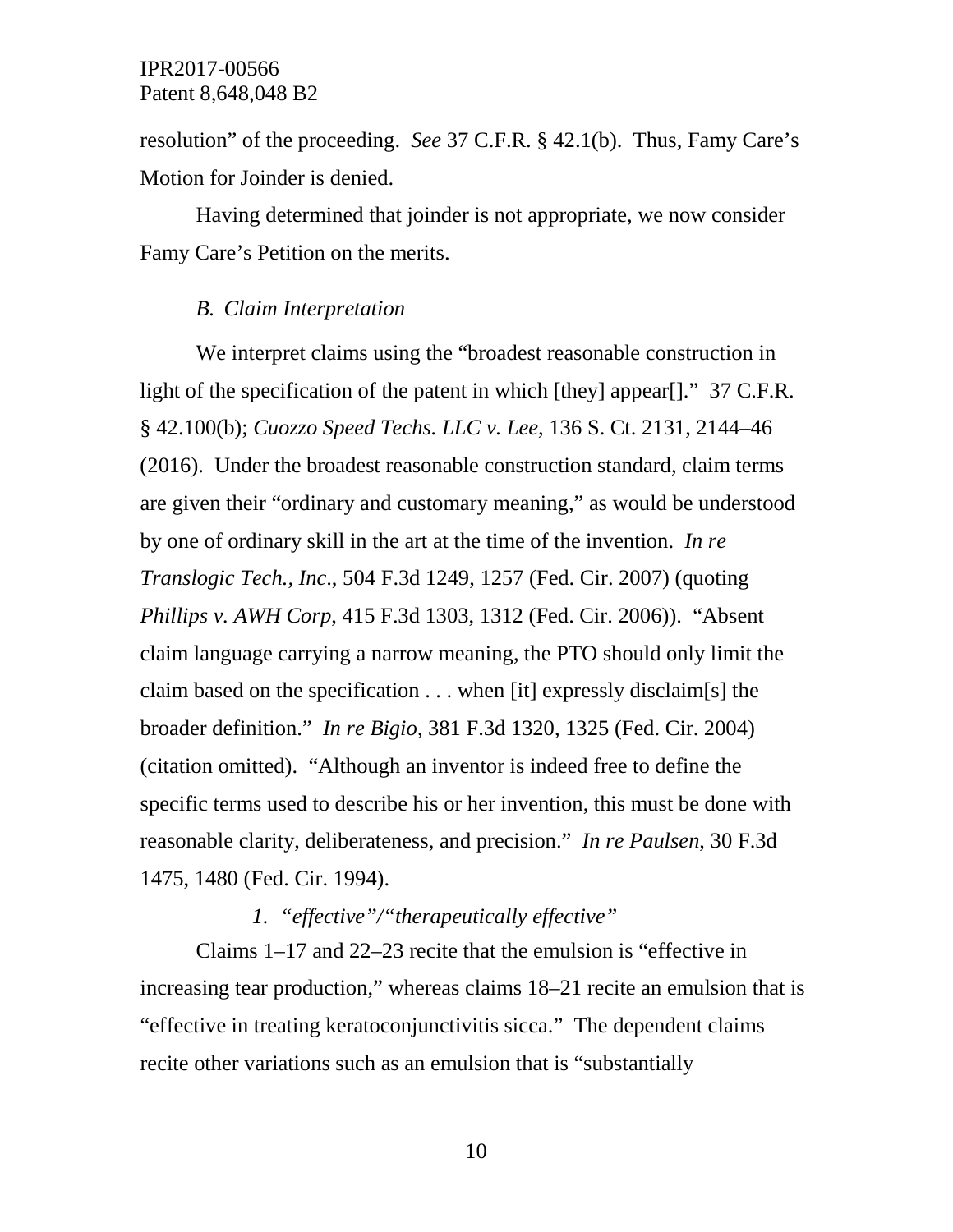therapeutically effective as a second emulsion" or achieves "at least as much therapeutic effectiveness as a second emulsion."

Petitioner asserts that the plain meaning of the word "therapeutic" includes palliative as well as curative treatments, and as such, emulsions effective in increasing tear production is an example of an emulsion therapeutically effective in treating dry eye disease/KCS palliative and curative treatments. Pet. 18–19 (citing Ex. 1002 ¶¶ 70; Ex. 1003 ¶¶ 82–83, 85; Ex. 1022, 4–5, 7). We agree that, on the current record, the ordinary meaning of the phrase "therapeutically effective" and similar phrases includes palliative effects. That being said, at this stage of the proceeding, we find that "effective in increasing tear production" does not require further construction as its meaning is clear on its face. We also find that "effective in treating keratoconjunctivitis sicca" encompasses both the treatment of the symptoms of dry eye disease as well as the disease itself.

#### *2. Remaining Claim Terms*

We determine that no explicit construction of any claim term is necessary to determine whether to institute a trial in this case. *See, e.g.*, *Wellman, Inc. v. Eastman Chem. Co.*, 642 F.3d 1355, 1361 (Fed. Cir. 2011) ("[C]laim terms need only be construed 'to the extent necessary to resolve the controversy.'") (quoting *Vivid Techs., Inc. v. Am. Sci. & Eng'g, Inc*., 200 F.3d 795, 803 (Fed. Cir. 1999)).

At this stage of the proceeding, we have not made a final determination as to the construction of any claim term.

#### *C. Principles of Law*

We analyze the proposed grounds of unpatentability in accordance with the following stated principles.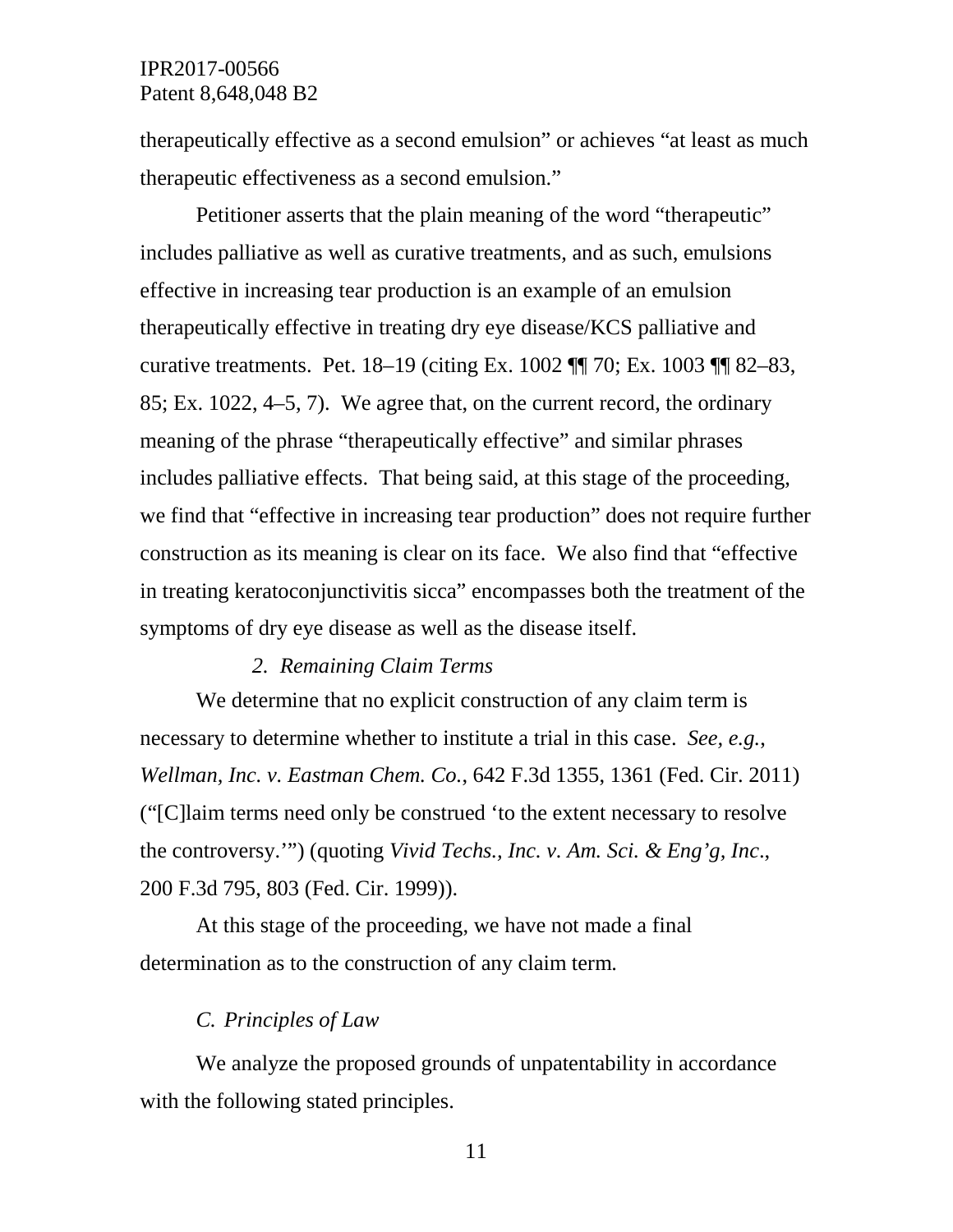A patent may not be obtained if the differences between the subject matter sought to be patented and the prior art are such that the subject matter as a whole would have been obvious at the time the invention was made to a person having ordinary skill in the art to which the subject matter pertains. 35 U.S.C. § 103(a). The legal question of obviousness is resolved on the basis of underlying factual determinations, including: (1) the scope and content of the prior art; (2) any differences between the claimed subject matter and the prior art; (3) the level of skill in the art; and (4) objective evidence of nonobviousness, i.e., secondary considerations. *See Graham v. John Deere Co.*, 383 U.S. 1, 17–18 (1966).

In *KSR International Co. v. Teleflex Inc.*, the Supreme Court stated that an invention may be found obvious if trying a course of conduct would have been obvious to a person having ordinary skill:

When there is a design need or market pressure to solve a problem and there are a finite number of identified, predictable solutions, a person of ordinary skill has good reason to pursue the known options within his or her technical grasp. If this leads to the anticipated success, it is likely the product not of innovation but of ordinary skill and common sense. In that instance the fact that a combination was obvious to try might show that it was obvious under § 103.

550 U.S. 398, 421 (2007). "*KSR* affirmed the logical inverse of this statement by stating that § 103 bars patentability unless 'the improvement is more than the predictable use of prior art elements according to their established functions.'" *In re Kubin*, 561 F.3d 1351, 1359−60 (Fed. Cir. 2009) (citing *KSR*, 550 U.S. at 417).

The factual inquiries for an obviousness determination also include secondary considerations based on evaluation and crediting of objective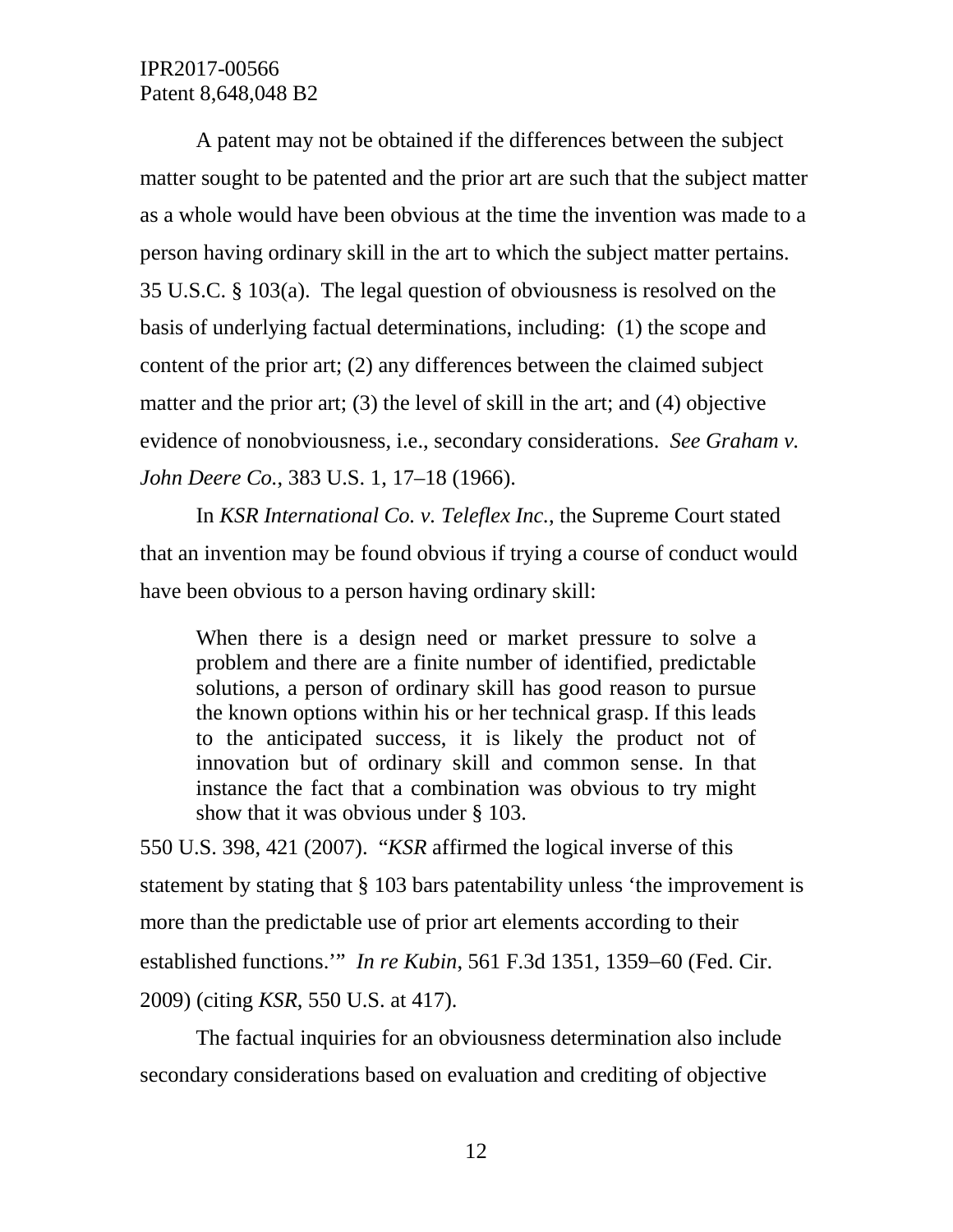evidence of nonobviousness. *Graham*, 383 U.S. at 17−18. Notwithstanding what the teachings of the prior art would have suggested to one with ordinary skill in the art at the time of the invention, the totality of the evidence submitted, including objective evidence of nonobviousness, may lead to a conclusion that the claimed invention would not have been obvious to one with ordinary skill in the art*. In re Piasecki*, 745 F.2d 1468, 1471–72 (Fed. Cir. 1984).

Such a conclusion, however, requires the finding of a nexus to establish that the evidence relied upon traces its basis to something novel in the claim and not to something in the prior art. *Institut Pasteur & Universite Pierre et Marie Curie v. Focarino*, 738 F.3d 1337, 1347 (Fed. Cir. 2013). Generally, objective evidence of nonobviousness must be shown to have a nexus. *In re GPAC Inc*., 57 F.3d 1573, 1580 (Fed. Cir. 1995) (nexus generally); *In re Kao*, 639 F.3d 1057, 1069 (Fed. Cir. 2011) (unexpected results); *In re Huang*, 100 F.3d 135, 140 (Fed. Cir. 1996) (commercial success); *Rambus Inc. v. Rea*, 731 F.3d 1248, 1256 (Fed. Cir. 2013) (longfelt need).

Objective evidence of nonobviousness also must be reasonably commensurate in scope with the claim. *Kao*, 639 F.3d at 1068. This does not mean that the proffered evidence must reach every embodiment within the scope of the claim, so long as there is an "adequate basis to support the conclusion that other embodiments falling within the claim will behave in the same manner." *Id.*

#### *D. Content of the Prior Art*

Petitioner relies upon the following prior art in its challenges.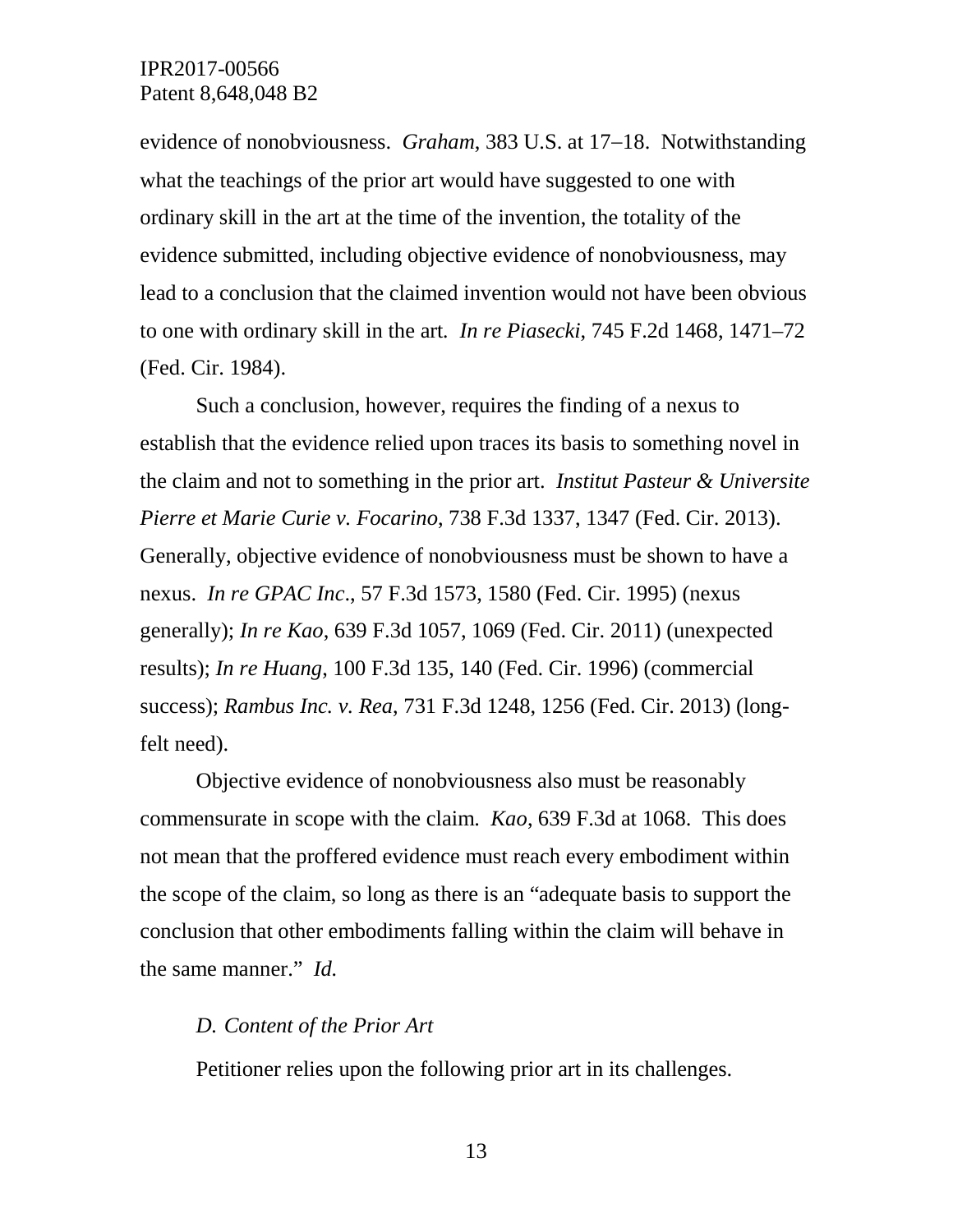*1. Ding '979 (Ex. 1006)* 

Ding '979, assigned to Patent Owner, relates to ophthalmic emulsions including cyclosporin, castor oil, and polysorbate 80 that have a high comfort level and low irritation potential. Ex. 1006, cover, 1:4–9. Ding '979 explains that cyclosporins have "known immunosuppressant activity" and have been found "effective in treating immune medicated keratoconjunctivitis sicca (KCS or dry eye disease) in a patient suffering therefrom." *Id.* at 1:10–16. Although the solubility of cyclosporins in water is extremely low, cyclosporins have some solubility in oily preparations containing higher fatty acid glycerides such as castor oil. *Id.* at 1:40–41, 2:39–42. Ding '979 notes, however, that formulations with a high concentration of oils have several drawbacks, including exacerbation of the symptoms of dry eyes and low thermodynamic activity of cyclosporin, which leads to poorer drug bioavailability. *Id.* at 2:42–57. Accordingly, Ding '979 "is directed to an emulsion system which utilizes higher fatty acid glycerides but in combination with polysorbate 80 which results in an emulsion with a high comfort level and low irritation potential suitable for delivery of medications to sensitive areas such as ocular tissues." *Id.* at 2:65–3:3.

Ding '979 discloses that the preferable weight ratio of CsA to castor oil is below 0.16, and more preferably between 0.12 and 0.02. *Id.* at 3:15– 20. Specifically, Ding '979 discloses several compositions as Example 1, shown below: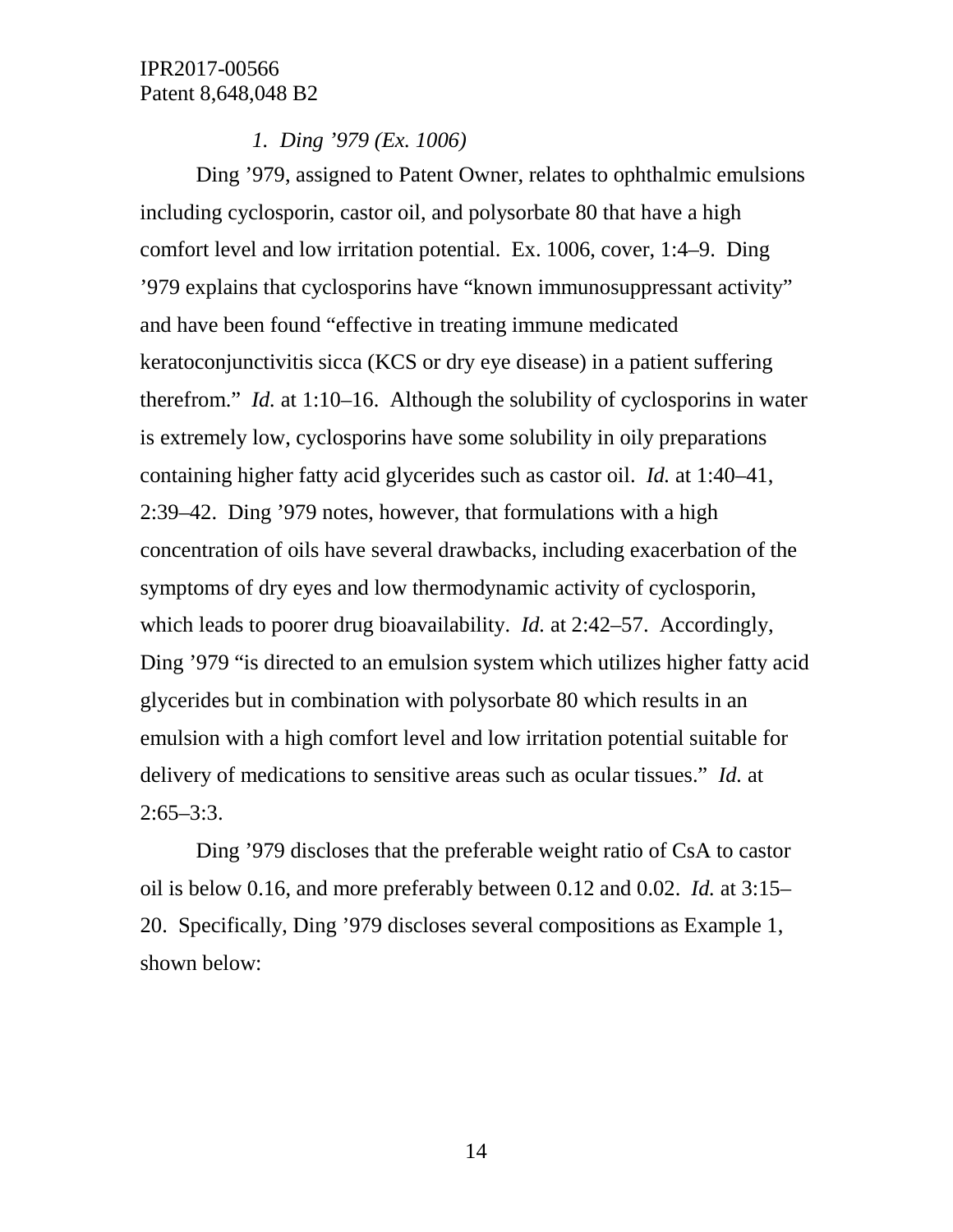|                | Example 1   |             |             |             |             |  |
|----------------|-------------|-------------|-------------|-------------|-------------|--|
|                | Α           | В           | C           | D           | Е           |  |
| Cyclosporin A  | 0.40%       | 0.20%       | 0.20%       | 0.10%       | 0.05%       |  |
| Castor oil     | 5.00%       | 5.00%       | 2.50%       | 1.25%       | 0.625%      |  |
| Polysorbate 80 | 1.00%       | 1.00%       | 1.00%       | 1.00%       | 1.00%       |  |
| Pemulen ®      | 0.05%       | 0.05%       | 0.05%       | 0.05%       | 0.05%       |  |
| Glycerine      | 2.20%       | 2.20%       | 2.20%       | 2.20%       | 2.20%       |  |
| NaOH           | qs          | qs          | qs          | qs          | qs          |  |
| Purified water | qs          | qs          | qs          | qs          | qs          |  |
| pН             | $7.2 - 7.6$ | $7.2 - 7.6$ | $7.2 - 7.6$ | $7.2 - 7.6$ | $7.2 - 7.6$ |  |

*Id.* at 4:32–43. Example 1 identifies compositions A through E, which contain varying amounts of CsA, castor oil, polysorbate 80, Pemulen®(an acrylate/C10-30 alkyl acrylate cross-polymer) (*id.* at 4:1–5), glycerine, sodium hydroxide, and purified water at a pH range of 7.2–7.6. *Id.* at 4:32– 43. According to Ding '979, the formulations of Example 1 was "made for treatment of keratoconjunctivitis sicca (dry eye) syndrome." *Id.* at 5:10–12.

#### *2. Sall (Ex. 1007)*

Sall describes the results of two identical clinical trials—supported by a grant from Patent Owner—in which patients were treated twice daily with either CsA 0.05% or 0.1% ophthalmic emulsions or vehicle for six months. Ex. 1007, Abstract, 631. The study sought to compare the efficacy and safety of CsA 0.05% and 0.1% to vehicle in patients with moderate to severe dry eye disease. *Id.* Sall found that "topical treatment with either CsA 0.05% or 0.1% resulted in significantly greater improvements than vehicle treatment in two objective signs of dry eye disease." *Id.* at 637. Sall also found that treatment with CsA 0.05% resulted in significantly greater improvements in several subjective parameters. *Id.* Sall also found that trough blood concentrations of CsA were undetectable in all samples of CsA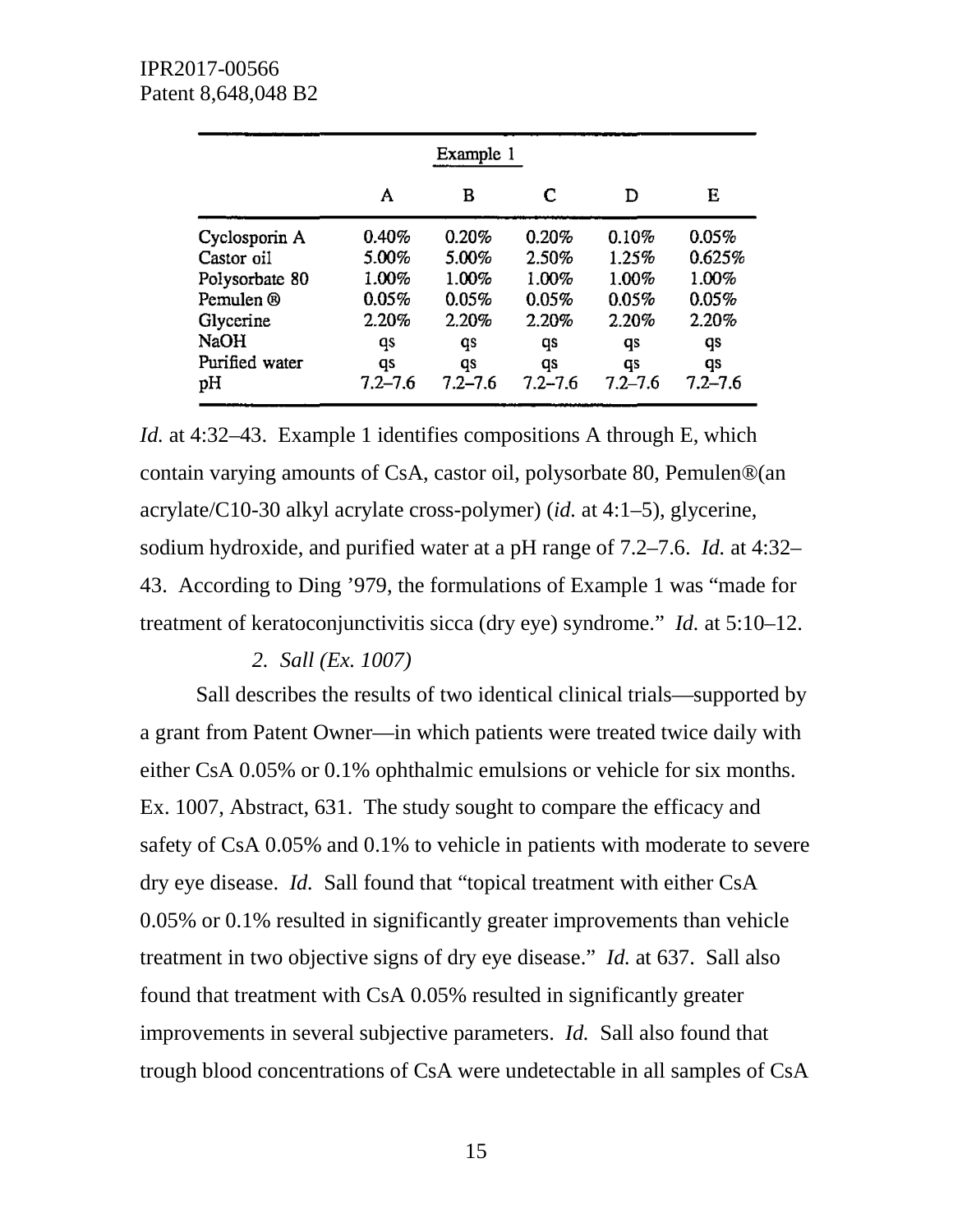0.05%, whereas CsA was quantifiable in only six samples for six different patients in the CsA 0.1% group. *Id.*

Sall notes that the only treatments available for dry eye disease are palliative in nature. *Id.* at 638. In light of the results of the study, Sall states that it "represents the first therapeutic treatment specifically for dry eye disease and a significant breakthrough in the management of this common and frustrating condition." *Id.*

#### *3. Acheampong (Ex. 1008)*

Acheampong describes a study by Patent Owner as part of its evaluation of the clinical efficacy of 0.05%–0.4% cyclosporin emulsion for the treatment of immuno-inflammatory eye diseases such as dry eye syndrome. Ex. 1008, 1001. Acheampong describes the results of its research to determine the ocular tissue distribution of cyclosporin in rabbits and dogs, and to compare tissue concentrations in rabbits, dogs, and humans after topical administration. *Id.*

In the study of humans, the subjects with dry eye disease received an eyedrop of vehicle or 0.05%, 0.1%, 0.2%, or 0.4% cyclosporin emulsions twice daily for 12 weeks. *Id.* at 1002. Blood samples were collected from all subjects at morning troughs after 1, 4, and 12 weeks of dosing, and from certain subjects at 1, 2, and 4 hours after the last dose at week 12. *Id.* Acheampong found that the human blood cyclosporin A concentrations were less than 0.2 ng/ml for each emulsion, which is lower than the 20−100 ng/ml blood trough concentration used for monitoring the safety of patients receiving systemic cyclosporin therapy. *Id.*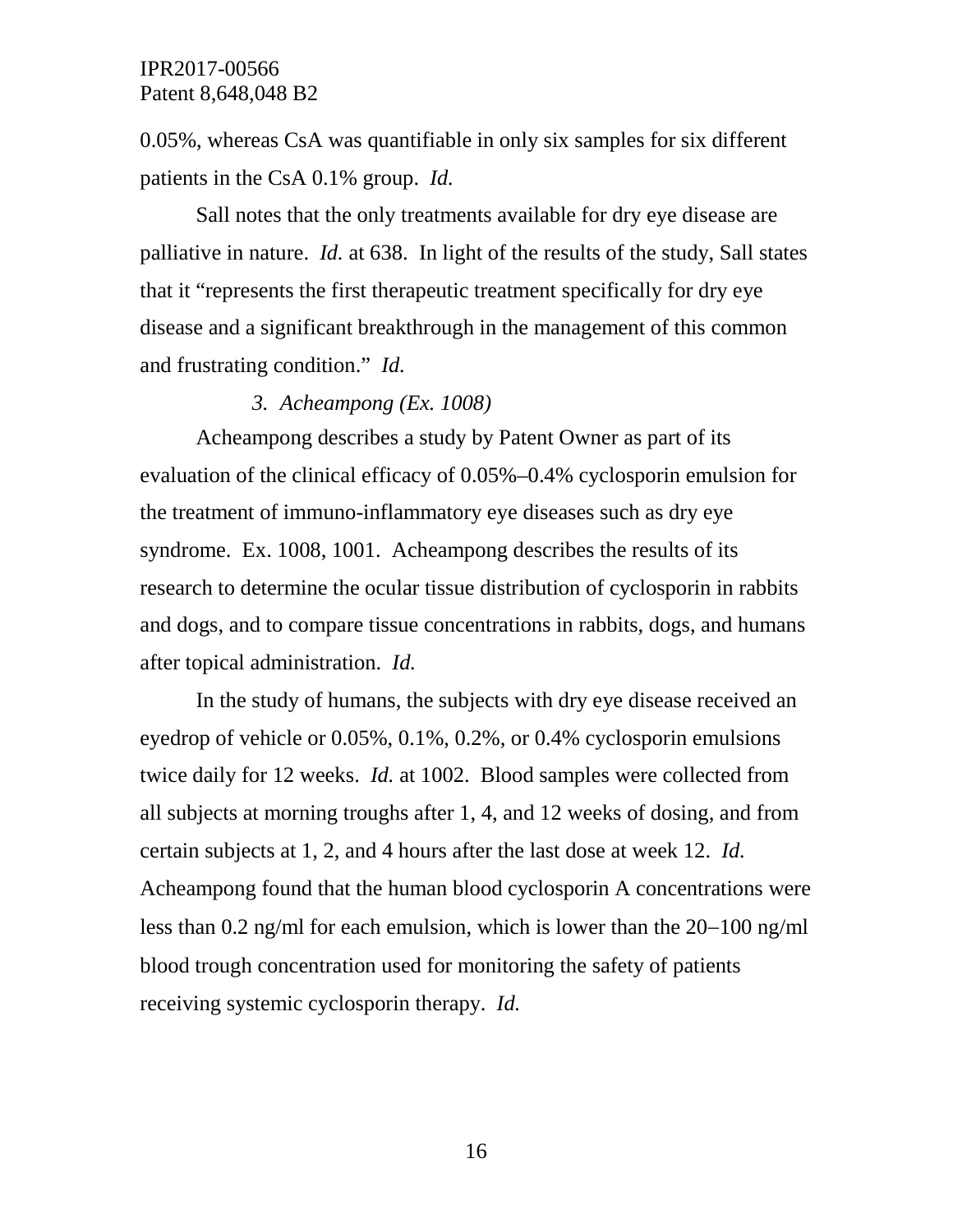### *4. Glonek (Ex. 1009)*

Glonek relates to a composition for augmenting and maintaining a stable tear film over the ocular surface and delivering a medicine to the eye without causing substantial blurring of vision. Ex. 1009, 1:21–29. Glonek explains that an emulsion over the surface of the eye is expected to cause blurring, which is likely to occur until the emulsion differentiates. *Id.* at 6:37–42. If the emulsion is too stable, excess emulsion will be discharged from the eye. *Id.* at 6:42–44. Thus, Glonek states that it is preferred that an emulsion be stable for long term storage, but rapidly differentiate in the eye. *Id.* at 6:48–50.

## *E. Asserted Grounds of Unpatentability*

*1. Obviousness of Claims 1*−*23 Based on Ding '979 and Sall* Petitioner contends that claims 1−23 are rendered obvious by the combined teachings of Ding '979 and Sall. Pet. 29–52. Petitioner sets forth the foregoing teachings of Ding '979 and Sall and provides a detailed discussion and claim charts explaining how each claim limitation of the challenged claims is disclosed in Ding '979 and/or Sall. *Id*. The issue before us is whether it would have been obvious to use the particular concentrations of 0.05% CsA and 1.25% castor oil recited in the challenged claims. *Id.*

In its Example 1, Ding '979 specifically identifies several examples (Examples 1A–1E) that include 0.05% CsA and 1.25% castor oil, albeit not as part of the same composition. Pet. 29; Ex. 1006, 4:32–43; Ex. 1002 ¶ 156. Petitioner contends that:

The CsA/castor oil amounts in the claimed combination, i.e., 0.05% CsA and 1.25% castor oil, would have been obvious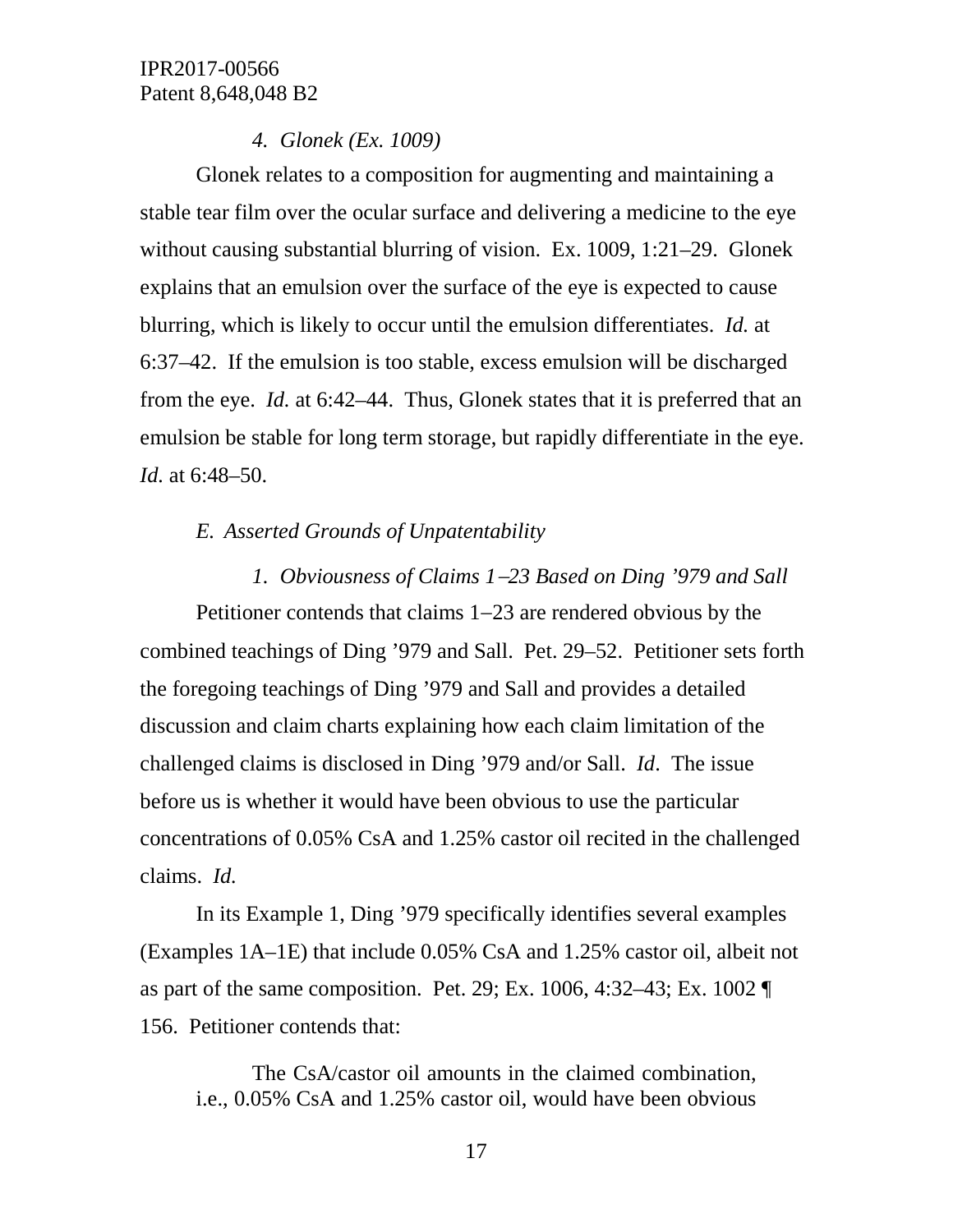to an ordinarily-skilled artisan because the CsA/castor oil ratio of such formulation uses the identical ratio Ding '979 Example 1B (0.04) used, and applies it to a CsA species amount recited in Ding '979 claim 8 and in Ding '979 Example 1E. See EX1002, ¶158; EX1006, 4:33-43, 6:35-41. Applying this ratio also yields a specific castor oil amount that same Example 1 also used. EX1006, 4:33-43 (Example 1D).

Pet. 31. Petitioner further contends that:

the ordinarily-skilled artisan, seeking to prepare Ding '979 formulations within the scope of claim 8, would retain all Example 1 fixed-formulation elements (e.g., Polysorbate 80 surfactant, Pemulen®, glycerine, NaOH, water), as-is; and consider the Example's existing specific CsA amounts (0.05%, 0.1%, 0.2%, 0.4%), and castor oil amounts (5%, 2.5%, 1.25% and 0.625%). The specific ratios to use of CsA to castor oil would be those the Examples already used (0.04 and 0.08), while staying within the overall claim 8 ingredient preferences (e.g., not more than 5% by weight castor oil). The ordinarily-skilled artisan would be motivated to pursue, reasonably expect to prepare, and ultimately use such formulations for dry eye disease.

## *Id.* at 32.

In an alternate ground, Petitioner combines Ding '979 with Sall and contends that "Sall would have motivated [the ordinarily-skilled artisan] person to make and use the 0.05% CsA emulsion with 1.25% castor oil taught by Ding '979." *Id.* at 33 (citing Ex. 1002, ¶¶ 166-68). Petitioner contends that Sall reports Phase 3 clinical trial results showing that either the 0.05% or 0.10% CsA emulsion is therapeutically effective in increasing tear production and treating dry eye disease/KCS. *Id.* at 33–34 (citing Ex. 1007, 1–2, 7–8; EX1002 ¶ 166; Ex. 1003 ¶98–121).

Petitioner further contends that: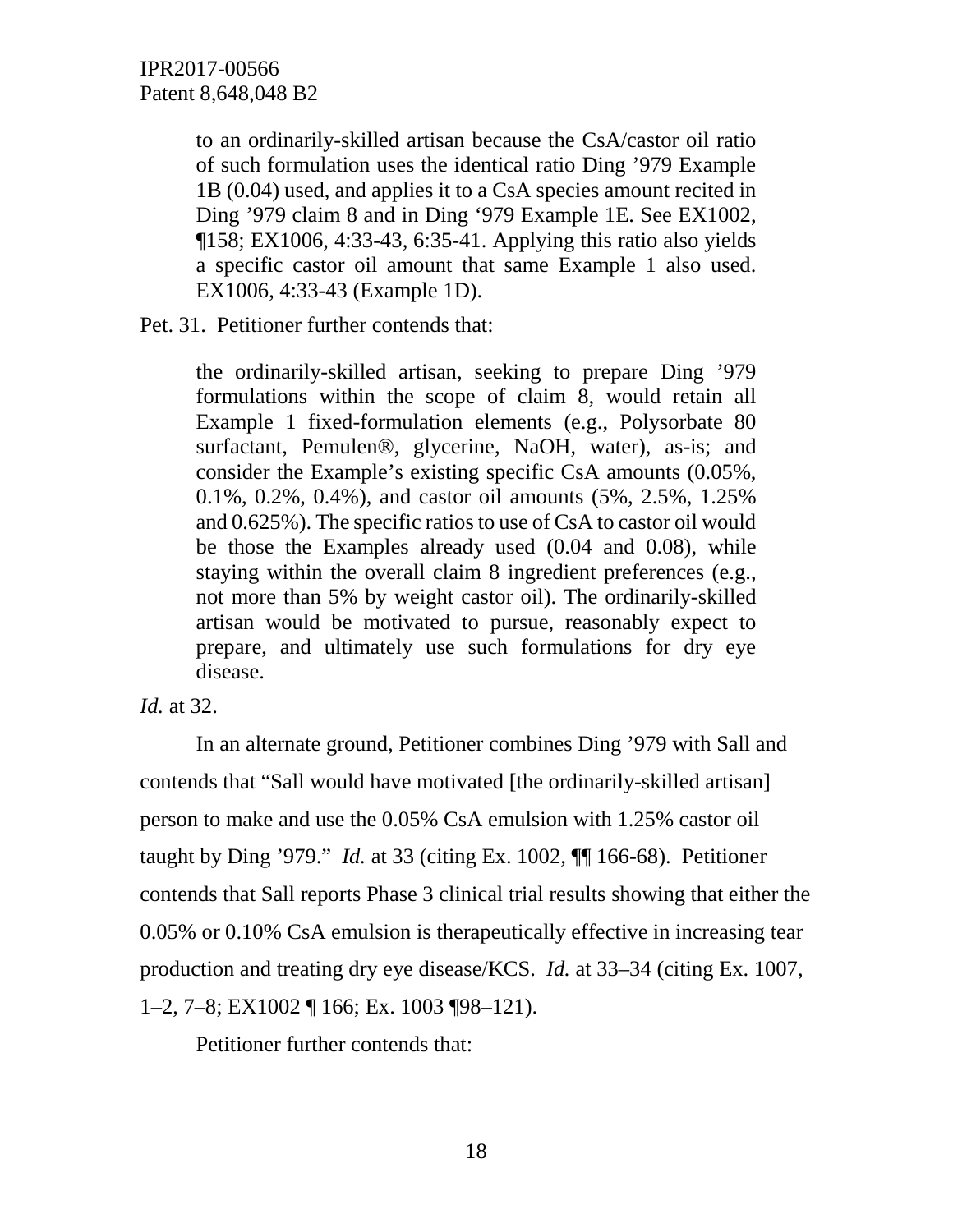The combined teachings of Sall and Ding '979 would have led the ordinarily-skilled artisan to a 0.05% CsA and 1.25% castor oil emulsion. An ordinarily-skilled artisan would select the lowest effective dose (0.05% CsA) since Sall reported that there was no dose response effect; and because the 0.05% CsA emulsion appeared to perform better than the 0.1% CsA emulsion. Such person also was motivated to keep blood CsA levels as low as possible, while maintaining efficacy because CsA had known, broad-based immunosuppressant activities. EX1006, 1:67-2:4; EX1007-0001, 0006-07; EX1002, ¶169.

### *Id.* at 35–36.

Based on the arguments presented and evidence of record, we determine that Petitioner has demonstrated a reasonable likelihood that claims 1−23 are obvious over the teachings of Ding '979 alone or in combination with Sall. *See In re Peterson*, 315 F.3d 1325, 1330 (Fed. Cir. 2003) ("The normal desire of scientists or artisans to improve upon what is already generally known provides the motivation to determine where in a disclosed set of percentage ranges is the optimum combination of percentages."); *In re Boesch*, 617 F.2d 272, 276 (CCPA 1980) ("[D]iscovery of an optimum value of a result effective variable in a known process is ordinarily within the skill of the art.").

## *2. Obviousness of Claims 11 and 21 over the Combination of Ding '979, Sall, and Acheampong*

Petitioner asserts that claims 11 and 21 are unpatentable as obvious over Ding '979, Sall, and Acheampong. Pet. 53–54. Claims 11 and 21 depend directly from claims 1 and 18 and further recite as follows: "wherein, when the emulsion is administered to the eye of a human in an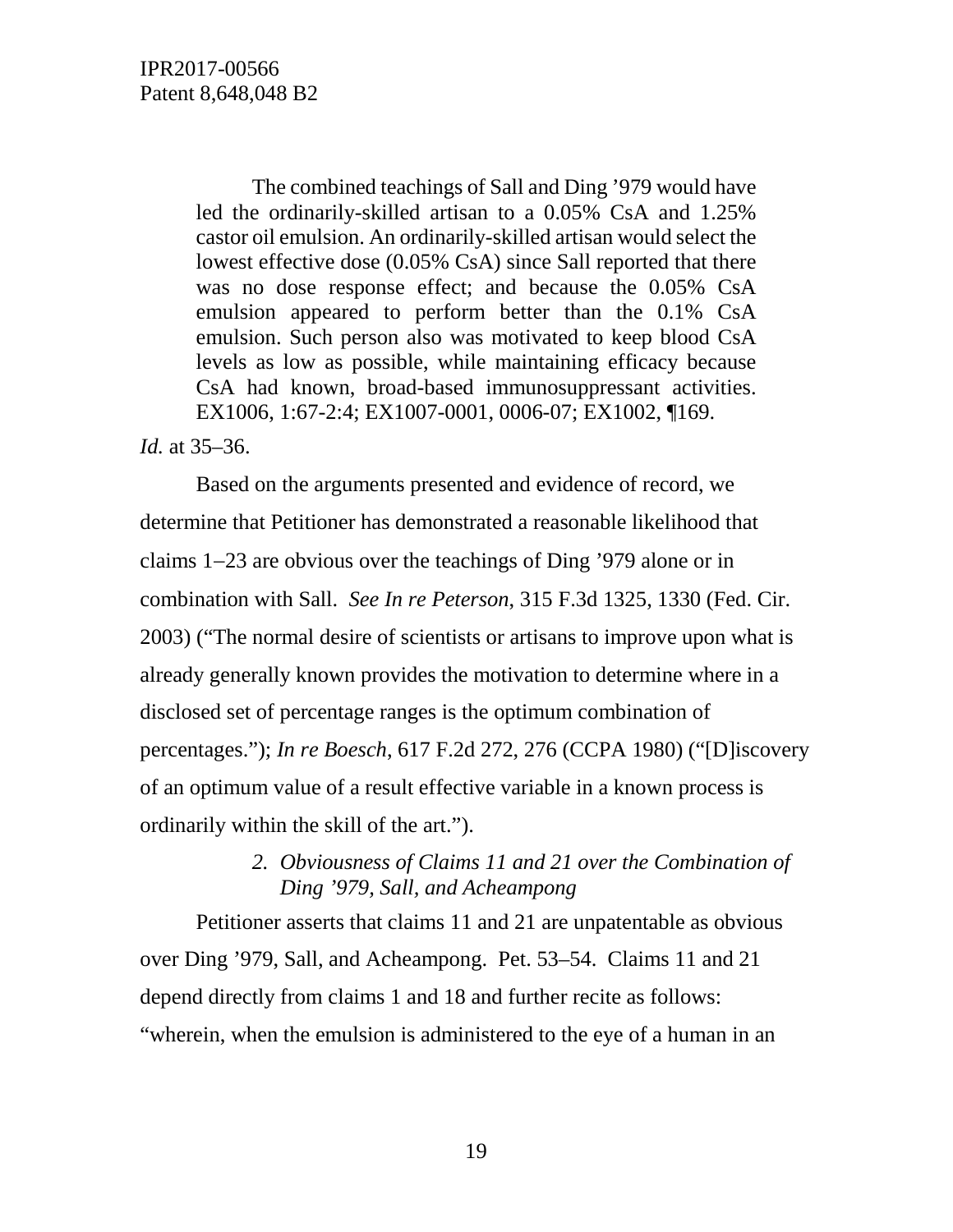effective amount in treating keratoconjunctivitis sicca, the blood of the human has substantially no detectable concentration of the cyclosporin A."

We incorporate here our discussion above regarding the teachings of Ding '979 and Sall. With regard to the elements of claims 11 and 12,

Petitioner asserts that "Acheampong and Sall together teach and give the ordinarily-skilled artisan a reasonable expectation that twice daily administration of 0.05% CsA yields 'substantially no detectable concentration of cyclosporin A' in the blood." Pet. 54 (citing Ex. 1002 ¶ 229; Ex. 1003 ¶¶ 159-60. To support this position, Petitioner asserts as follows:

Sall states that humans receiving ophthalmic administrations of 0.05% CsA emulsions containing castor oil twice a day had, "[t]rough blood concentrations of CsA . . . below the limit of quantitation (of 0.1 ng/ml) in all samples." EX1007-0007. Acheampong additionally reports on the months-long study evaluating both peak and trough concentrations of CsA in the blood of humans receiving ophthalmic administrations of CsA/castor oil emulsions. EX1008-0004 ("[S]ubjects with KCS received an eyedrop of vehicle or 0.05%, 0.10%, 0.20% or 0.40% cyclosporine emulsion twice daily … Blood samples were collected … at morning troughs … [and] after the last dose [(trough levels)]."). Acheampong Table 1 shows that 0.05% CsA produced no detectable concentration of CsA in the blood at both peak and trough levels.

*Id.* at 53.

Based on the arguments presented and evidence of record, we determine that Petitioner has demonstrated a reasonable likelihood that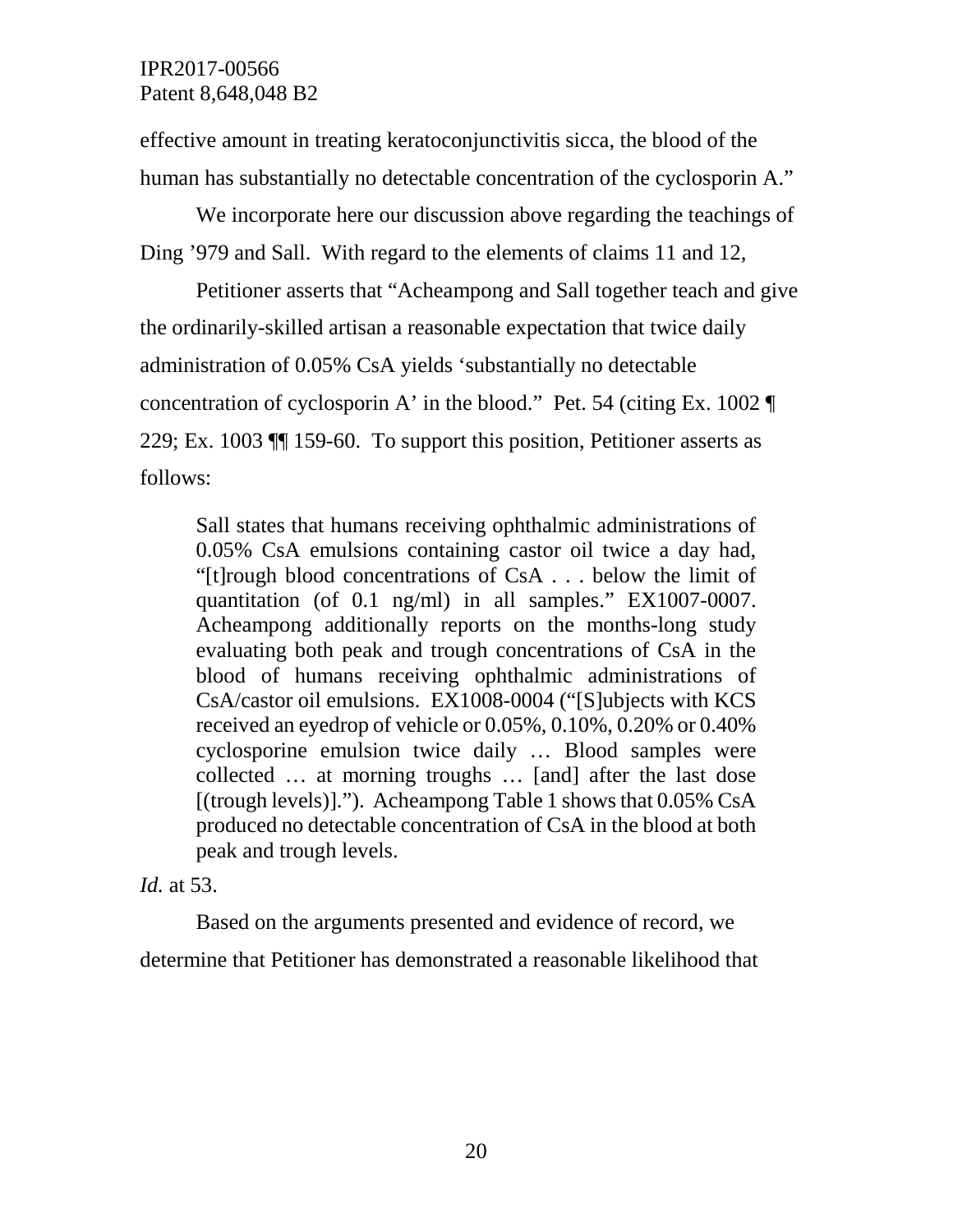claims 11 and 21 are obvious over the teachings of Ding '979, Sall, and Acheampong.

## *3. Obviousness of Claim 15 over the Combination of Ding '979, Sall, and Glonek*

Claim 15 depends from claim 1, and further recites that "the emulsion breaks down more quickly in the eye of a human, . . . thereby reducing vision distortion in the eye of the human as compared to a second emulsion that contains only 50% as much castor oil."

Petitioner asserts that Glonek discloses emulsions formulated so "blurred vision is reduced or eliminated and the residence time of tear film on the eye is prolonged." Pet. 55 (citing Ex. 1009, 3:3–7; Ex. 1002 ¶ 233). Petitioner asserts that Glonek discloses that "[t]he duration of the blurring is dependent upon the time required for the emulsion to differentiate and form separate layers." *Id.* (citing Ex. 1009, 6:37–40; Ex. 1002 ¶ 219). Petitioner asserts that Glonek discloses that "it is preferred that the emulsion be stable for long term storage, but rapidly differentiate in the eye." *Id.* at (citing Ex. 1009, 6:48–50; Ex. 1002 ¶ 234; Ex. 1003 ¶ 167. Petitioner provides the following rationale to supports its case for obviousness:

The ordinarily-skilled artisan thus understood that increasing the oil concentration in an emulsion, while holding the surfactant concentration constant, results in an increase in *in vivo* emulsion instability, i.e., an increased rate of differentiation. EX1009, 10:66-11:3, 20:24-31; EX1002, ¶235.

Given Glonek, such person would reasonably expect a 1.25% castor oil emulsion to break down in vivo into its differentiated eye layers faster and reduce blurred vision in comparison to an otherwise identical 0.625% castor oil emulsion, and the increased instability from the higher oil concentration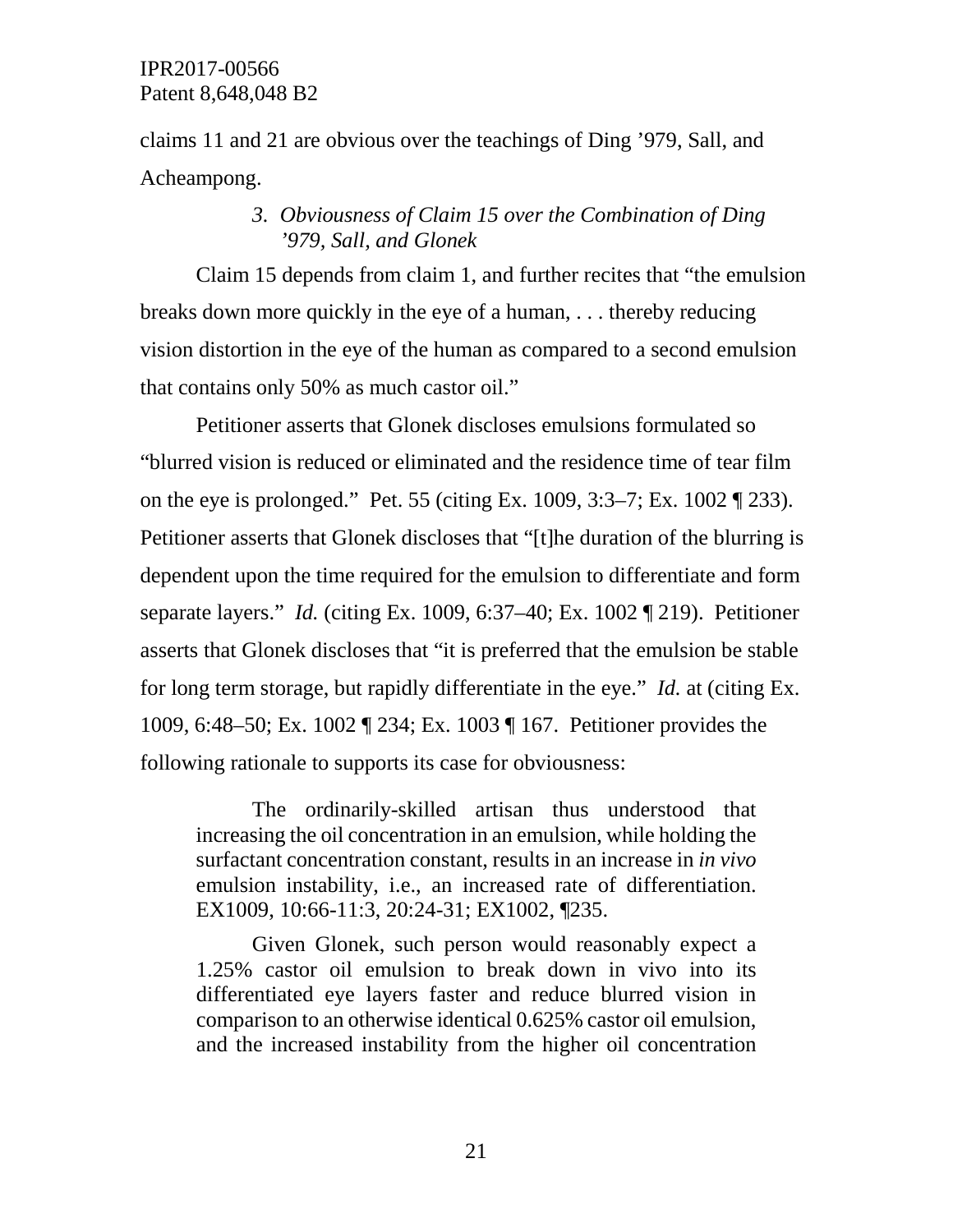would be expected to result in faster differentiation and a reduction of blurring. EX1002, ¶235; EX1003, ¶¶164-69. *Id.* at 55–56.

Based on the arguments presented and evidence of record, we are persuaded on the current record that Petitioner has demonstrated a reasonable likelihood that it would prevail in its assertion that claim 15 is unpatentable as obvious over the combination of Ding '979, Sall, and Glonek.

#### III. CONCLUSION

We conclude that Petitioner has established a reasonable likelihood of prevailing on its assertions that claims 1–23 of the '048 patent are unpatentable as obvious.

At this stage of the proceeding, the Board has not made a final determination as to the patentability of any challenged claim or the construction of any claim term.

#### IV. ORDER

In consideration of the foregoing, it is hereby:

ORDERED that pursuant to 35 U.S.C. § 314(a), an *inter partes*

review is hereby instituted on the following grounds:

- A. Claims 1–23 as obvious over Ding '979;
- B. Claims 1–23 as obvious over the combination of Ding '979 and Sall;
- C. Claims 11 and 21 as obvious over the combination of Ding '979, Sall, and Acheampong; and
- D. Claim 15 as obvious over the combination of Ding '979, Sall, and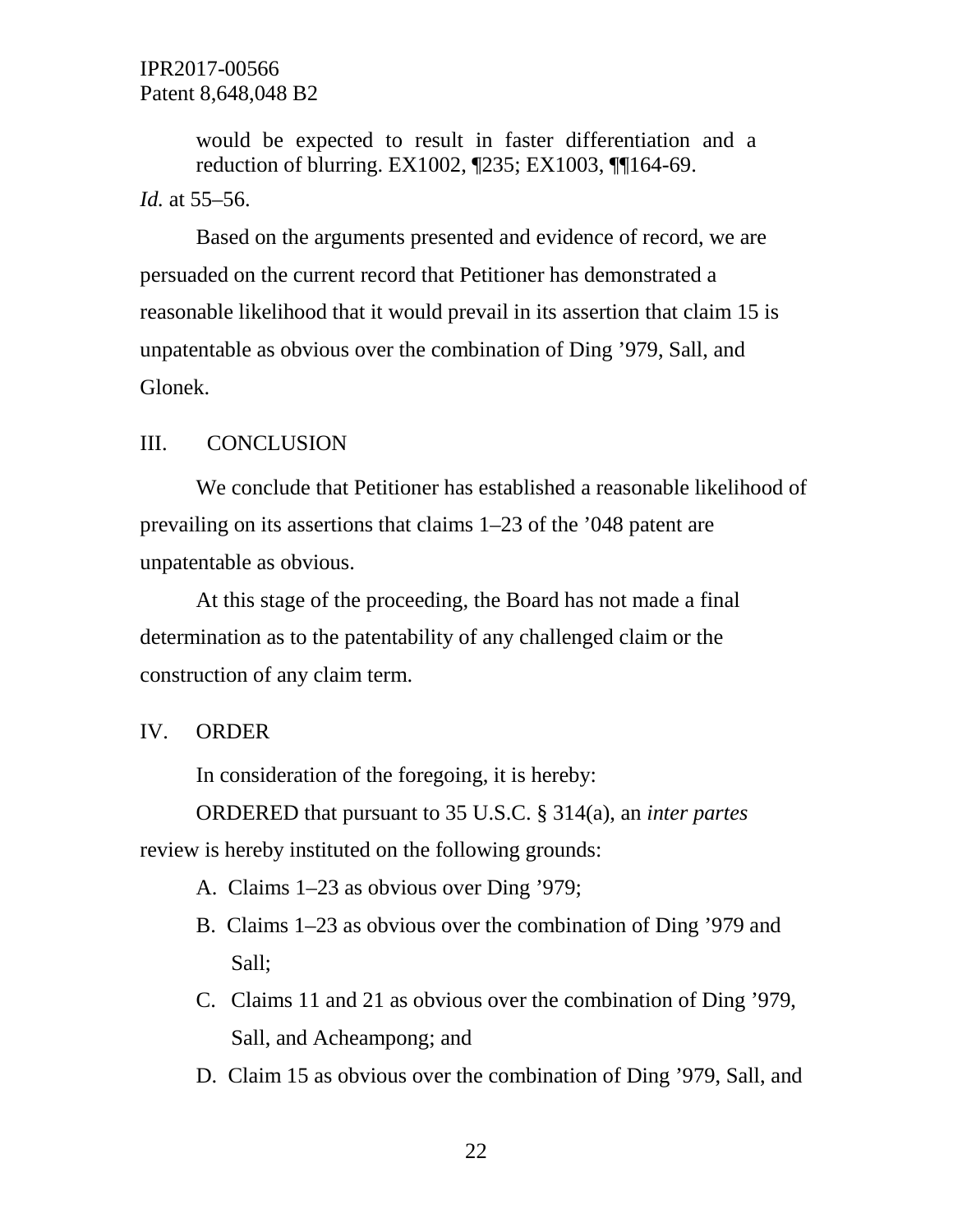Glonek.

FURTHER ORDERED that pursuant to 35 U.S.C. § 314(c) and 37 C.F.R. § 42.4, notice is hereby given of the institution of a trial commencing on the entry date of this decision; and

FURTHER ORDERED that Famy Care's Motion for Joinder with IPR2016-01131 is *denied*.